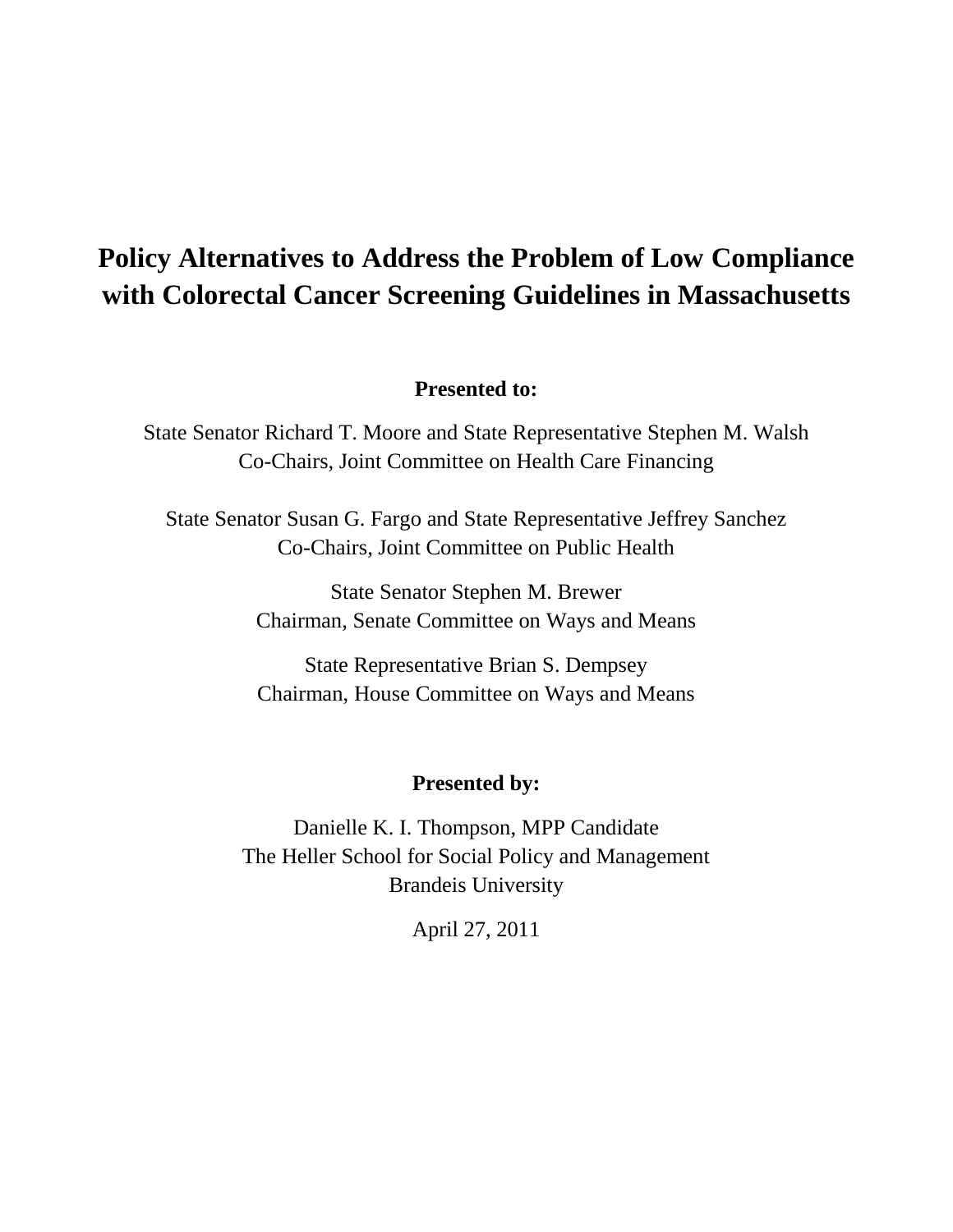#### **Executive Summary**

**The Problem:** If detected early, colorectal cancer (cancer of the colon and/or rectum) has a 90 percent cure rate (National Colon Cancer Research Alliance 2011), but because of low rates of screening compliance it remains the second leading cause of cancer-related deaths in the nation, accounting for 10 percent of cancer deaths overall (Ziegler et. al. 2010). The present report examines the reasons behind the lack of adherence to CRC screening guidelines and explores policy alternatives for increasing compliance with these guidelines in Massachusetts, including best practices used in other states.

**Policy Alternatives:** The following policy alternatives for improving compliance are proposed in this report: 1) The passage of "An Act Ensuring Access to Life-Saving CRC Screenings" (H.B. 2185) which would mandate that insurance companies cover colorectal cancer screening in Massachusetts according to national guidelines; 2) state initiatives to educate the public including social media marketing and the internet; 3) tracking appointmentkeeping behavior to predict which patients need additional follow-up; 4) improved communication between patients and physicians using a "peer coach" model such as the Patient Navigator Program at Massachusetts General Hospital; 5) continuing education programs for physicians; and 6) enhancing free screening programs in Massachusetts.

**Criteria for Evaluation:** The above policy alternatives are evaluated on the basis of three criteria: 1) Economic efficiency; 2) fairness and equity; and 3) feasibility. We conclude that mandating coverage is the most economically efficient policy alternative. Tracking patients' appointment-keeping behavior and implementing a comprehensive CRC screening program that offers free screening for those who cannot afford it are the most equitable alternatives. A coverage mandate and the use of social media are the most feasible. (Please see Appendix B for a breakdown of the ratings for these criteria).

**Projected Outcomes:** We discuss expected opposition to our policy alternatives (particularly economic cost) as well as expected support and positive externalities including the diagnosis of other diseases that can be detected through CRC screening.

1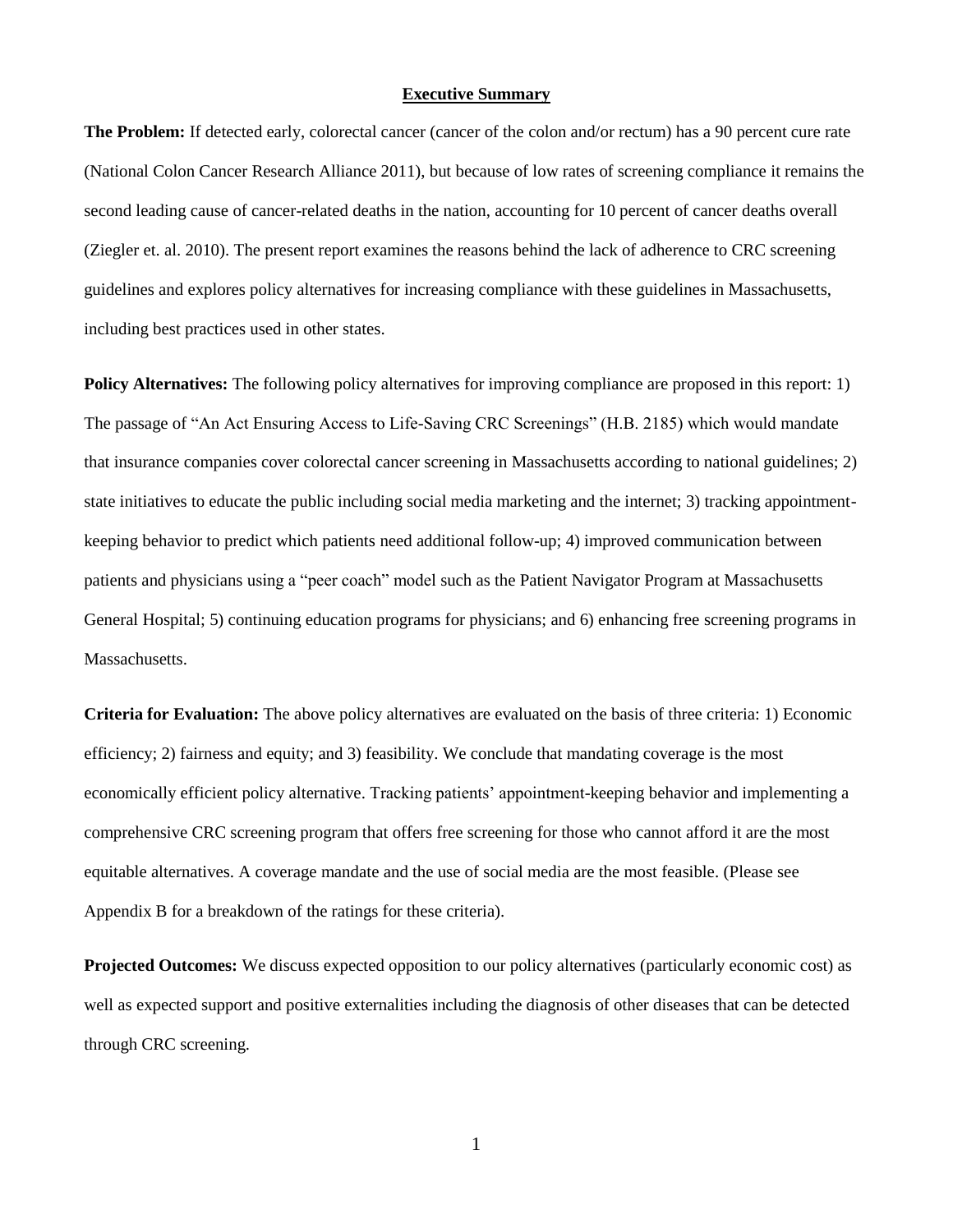**Policy Recommendation:** Our recommended policy solution is to implement a comprehensive program for CRC education, prevention, and early detection in Massachusetts that incorporates all of our policy alternatives since they each have their unique advantages.

#### **The Problem**

If detected early, colorectal cancer (CRC), cancer of the colon and/or rectum, has a 90 percent cure rate (National Colon Cancer Research Alliance 2011), but it remains the second leading cause of cancer-related deaths in the nation, accounting for 10 percent of cancer deaths overall (Ziegler et. al. 2010). In 2010, the disease claimed over 51,000 lives (American Cancer Society 2011) which could have been saved by a colonoscopy or a combination of other approved screening procedures. Colonoscopies are considered the gold standard for early detection and treatment of CRC and of polyps which can become malignant if not removed. (Please see Appendix A for a list of other approved screening procedures and recommended intervals for screening). The U.S. Centers for Disease Control and Prevention (2010) estimates that as many as 60 percent of CRC- related deaths could be prevented each year if all men and women age 50 and older were screened routinely in accordance with national guidelines. Yet, less than one third of Americans in this age group have ever received a colonoscopy (Brody 2005). Furthermore, a mere 20 percent of doctors follow CRC screening guidelines, either ordering the wrong tests too frequently or the right ones too seldom (Reinberg 2010). Screening is especially important for CRC because this is a "silent cancer" which often has no symptoms until it has metastasized. 75 percent of cases are in people without a family history (Erban et. al. 2001), pointing to the need to increase screening compliance across the board, even among asymptomatic individuals with no apparent risk factors.

The statistics for CRC in Massachusetts are even grimmer than at the national level. Age-adjusted incidence rates of CRC are 9.8 percent higher for males and 8.0 percent higher for females in the Commonwealth than they are nationwide. Age-adjusted mortality rates are 0.9 percent higher for males and 3.8 percent higher for females (Massachusetts Department of Public Health 2010). The fact that more people develop and die from CRC in Massachusetts than in the country as a whole can be attributed to the especially low rates of screening here. In a random sample of adults in Massachusetts, 28 percent had never had any of the recommended screening tests for CRC and a staggering 80 percent had never had a colonoscopy (Erban at. al. 2001). In a state with 75 hospitals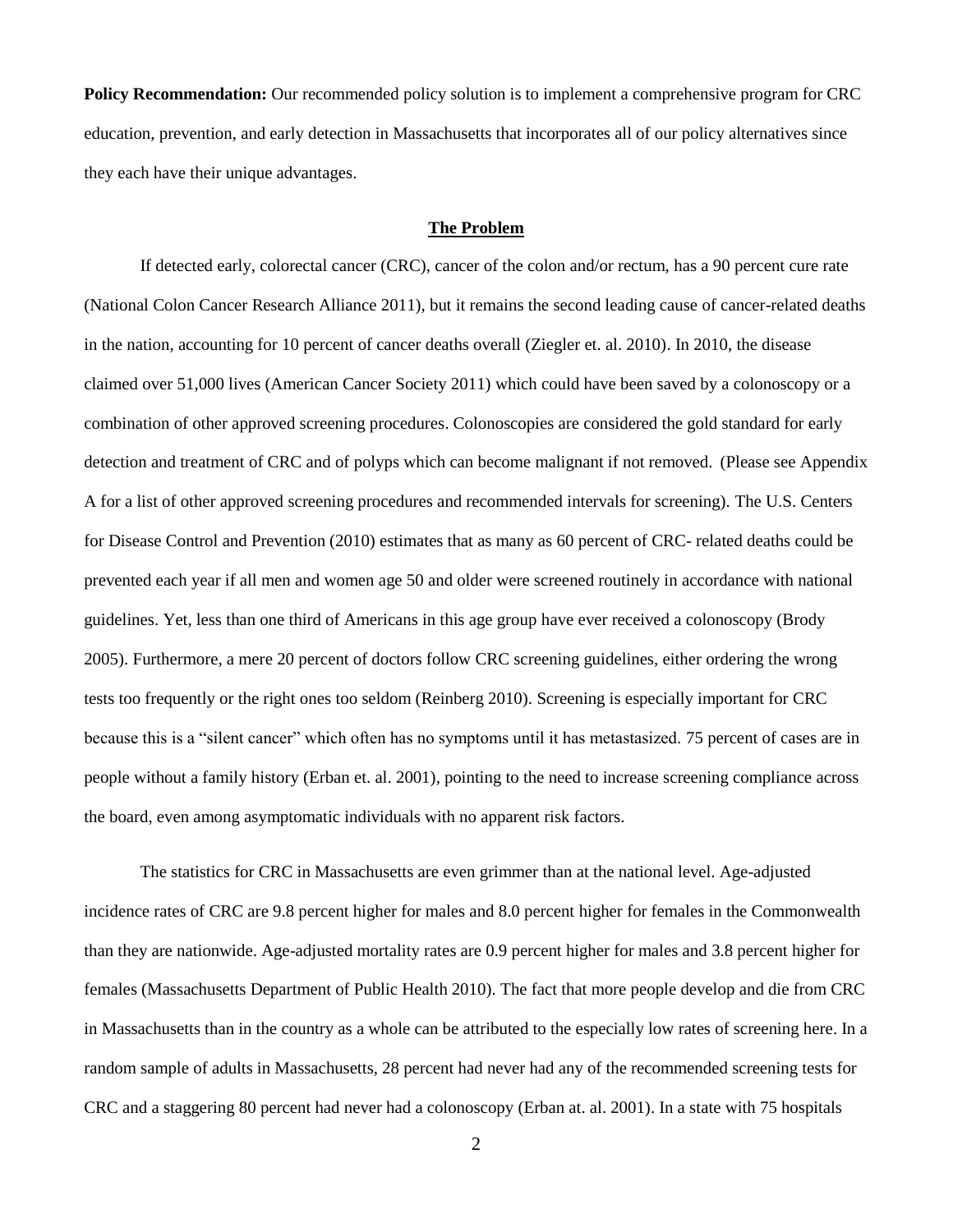and 33 federally funded and qualified health centers (Henry J. Kaiser Family Foundation 2008), it is unacceptable that so few people are getting screened.

The present report examines the reasons behind the lack of adherence to CRC screening guidelines and explores policy alternatives for increasing compliance with these guidelines in Massachusetts, including best practices used in other states. We then evaluate these policies based on a set of criteria, discuss their projected outcomes, and recommend a policy solution.

#### **Policy Alternatives: Strategies for Compliance**

#### *Mandate Insurance Coverage of Colorectal Cancer Screening*

Despite the 2006 Massachusetts health reform law which makes health insurance mandatory, lack of comprehensive coverage is one of the barriers to CRC screening faced by Massachusetts residents and people across the nation. In Massachusetts, the cost of a diagnostic colonoscopy averages between \$1,081 to \$2,017 and if polyps need to be removed, the cost may be as high as \$2,505 (Harvard Pilgrim Health Care 2011). Only 72 to 78 percent of fully insured commercial health insurance plans in Massachusetts voluntarily cover CRC screening according to the recommended guidelines, making the cost prohibitive for many people (Massachusetts Division of Health Care Finance and Policy 2010). Access to CRC screening is a problem not only for the uninsured, but for the underinsured as well.

In its 2001 CRC Report Card, the National Colon Cancer Research Alliance (NCCRA) gave

Massachusetts and 17 other states a grade of "F" because they do not currently have any legislation that requires insurance providers to cover CRC screenings. Another three states received a "D" and only 25 states received an "A." In contrast, all 50 states have laws mandating coverage for breast cancer screening which claimed 111,140 fewer lives than CRC in 2010. In 2009, Vermont was added to the "A list" of states and even states such as Louisiana with much lower incomes per capita than Massachusetts have earned A's as well (NCCRA 2011). It is shameful that Massachusetts, which is generally a trend-setter in matters pertaining to health care, has received the lowest rating possible for CRC screening.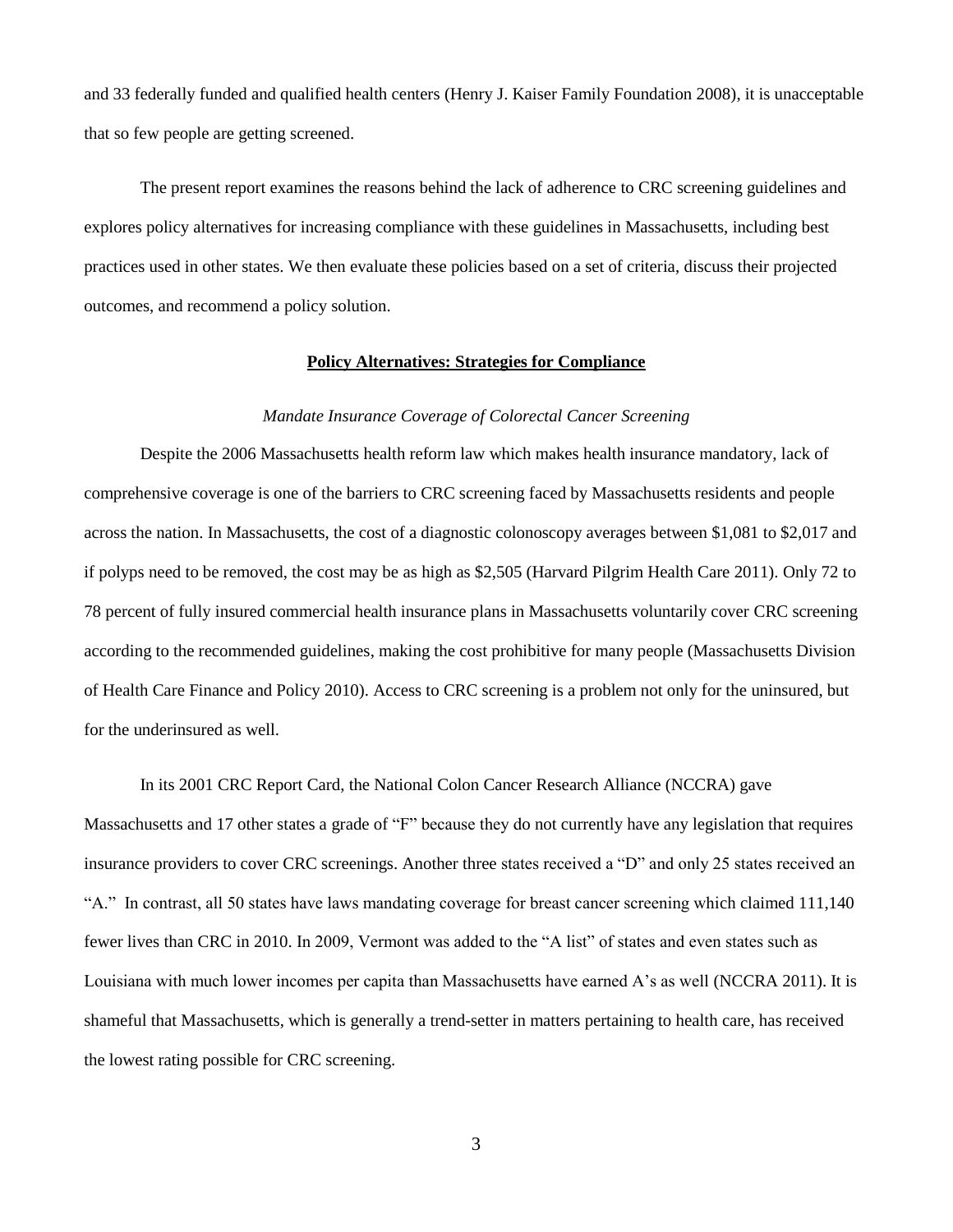Beginning in 2014, President Obama's Affordable Care Act (ACA), passed in March 2010 will ensure that "all Americans have access to evidence-based prevention, early detection, and treatment services critical to CRC patients" (ACS, CRC Facts and Figures, 2011). Yet, in the interim, legislation needs to be passed in Massachusetts to save lives during the next three years until the ACA takes effect. We commend the Joint Committee on Public Health and Joint Committee on Ways and Means for sponsoring "An Act Ensuring Access to Life-Saving CRC Screenings" (H.B. 2185) which would mandate coverage of CRC screenings by health insurance plans regulated by the Commonwealth. We hope that the present report will add support to your current efforts to seek passage.

#### *State Initiatives to Educate the Public: Social Media Marketing and the Internet*

Even when health insurance plans offer coverage for CRC screening, there are other factors that prevent people from following through with these preventive measures. Lack of education about colonoscopies on the part of both patients and physicians as well as patient anxiety about the procedure itself are key reasons for low compliance with screening guidelines. These two reasons are inter-related because patient anxiety is often caused by a lack of knowledge or misguided information. The fact that there are so many screening procedures with different recommended intervals may confuse people, so they simply forego screening altogether.

Other states offer excellent models for using social media marketing and the internet to educate the public about CRC and thus increase compliance with screening guidelines. One of the best state models is Utah's CRC Social Marketing Campaign. Implemented in 2003, the campaign used a combination of old and new media including television, newspapers, magazines, billboards, and the internet. The campaign emphasized that there are no physical symptoms or warning signs of CRC in its early stages and that everyone age 50 and older should get screened regularly. Three years later, Utah saw a 10 percent increase in screening rates across the state. The state's evaluation of the campaign revealed that more than 80 percent of survey respondents recalled seeing the colon cancer spots with nearly 10 percent indicating they had a colonoscopy or other type of screening procedure as a result of seeing the campaign. Utah paid for this initiative with federal funds from the U.S. Centers for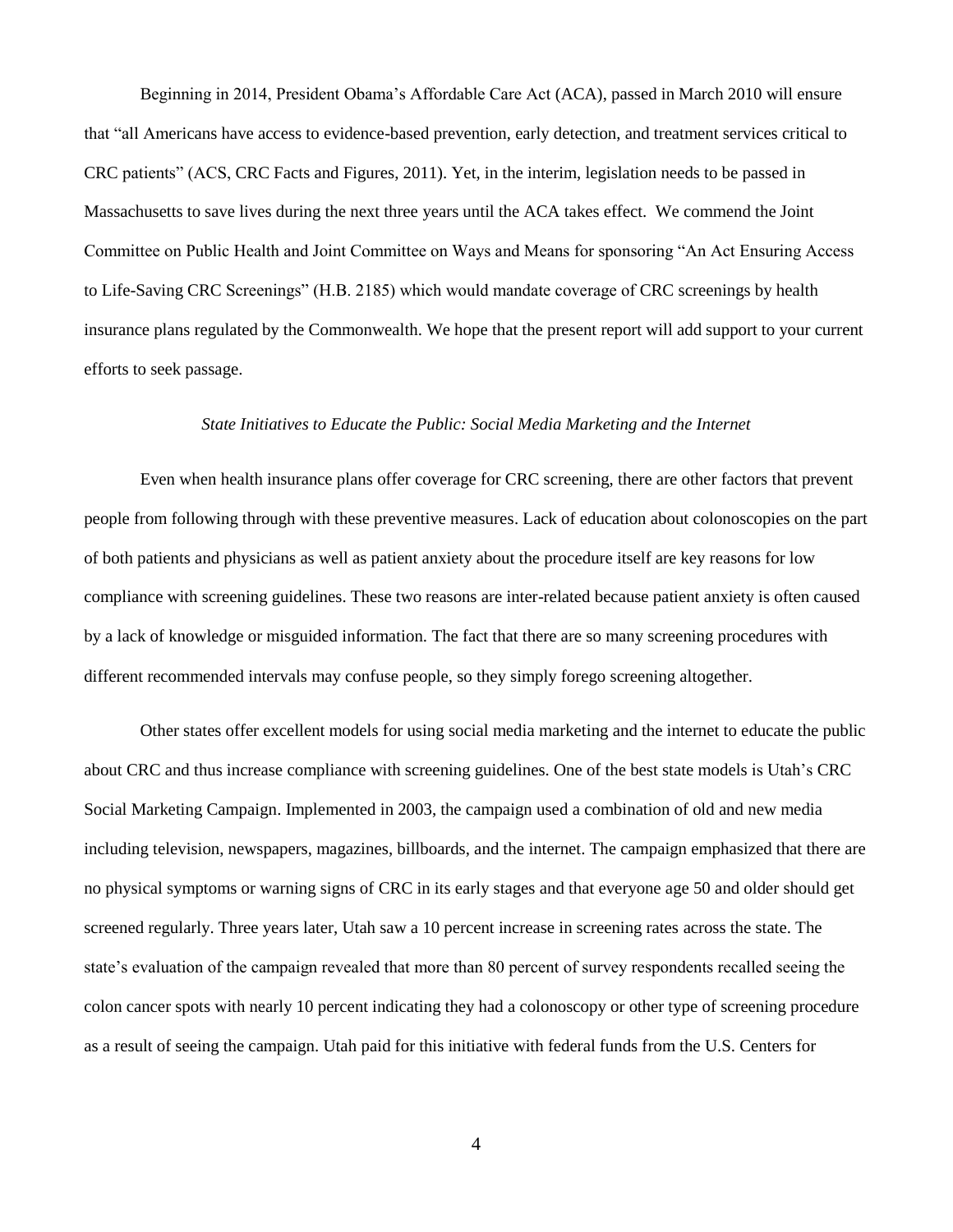Disease Control and Prevention (CDC) in addition to resources from private sector partners who provided a threeto-one match for every media dollar spent (Hsiech 2008).

While marketing campaigns are useful for providing heightened awareness of an issue within a limited time period, there is also a need for ongoing programs that provide information about CRC screening to the public. Colorado's Cancer Resource Guide provides a central online location for cancer resources including treatment options and financial assistance. The Guide is a non-profit collaborative effort between the Metro Denver Oncology Nursing Society and the Comprehensive Cancer Prevention and Control Program (funded through the CDC) with the Colorado Department of Public Health and the Environment (Colorado Cancer Resource Guide 2011).

Even if a person has insurance coverage and has decided to get screened, there is the additional hurdle of finding a facility that will perform the desired procedure. The Wyoming Comprehensive Cancer Control Consortium (WCCCC) has used the internet to simplify this process through its website which includes an interactive map that allows users to click on a county and find out where cancer screening is available in that county and what types of screening are available at a specific facility. The website also provides information about different types of cancers in the form of toolkits, resource guides, and reports (WCCCC 2011). Programs such as Wyoming's perform an important public service and require no state funds aside from the personnel cost of updating the website.

#### *Track Appointment-Keeping Behavior to Predict Which Patients Need Extra Follow Up*

Poor patient attendance to scheduled colonoscopies is a key reason for low compliance with screening guidelines. Using computerized scheduling data for 23 sites performing endoscopic procedures in the University of Pennsylvania health system, Barbara J. Turner et. al. found that "physician appointment-keeping behavior predicted attendance to colorectal endoscopic studies and may help identify persons who need interventions to promote adherence" (Turner et. al. 2004, p. 528). In Turner's study, almost 40 percent of nearly 12,000 patients did not keep their first scheduled colonoscopy or sigmoidoscopy. Roughly 1,000 persons in this cohort failed to keep two sequential appointments, and nearly 18,000 additional patients did not reschedule. Consistent with other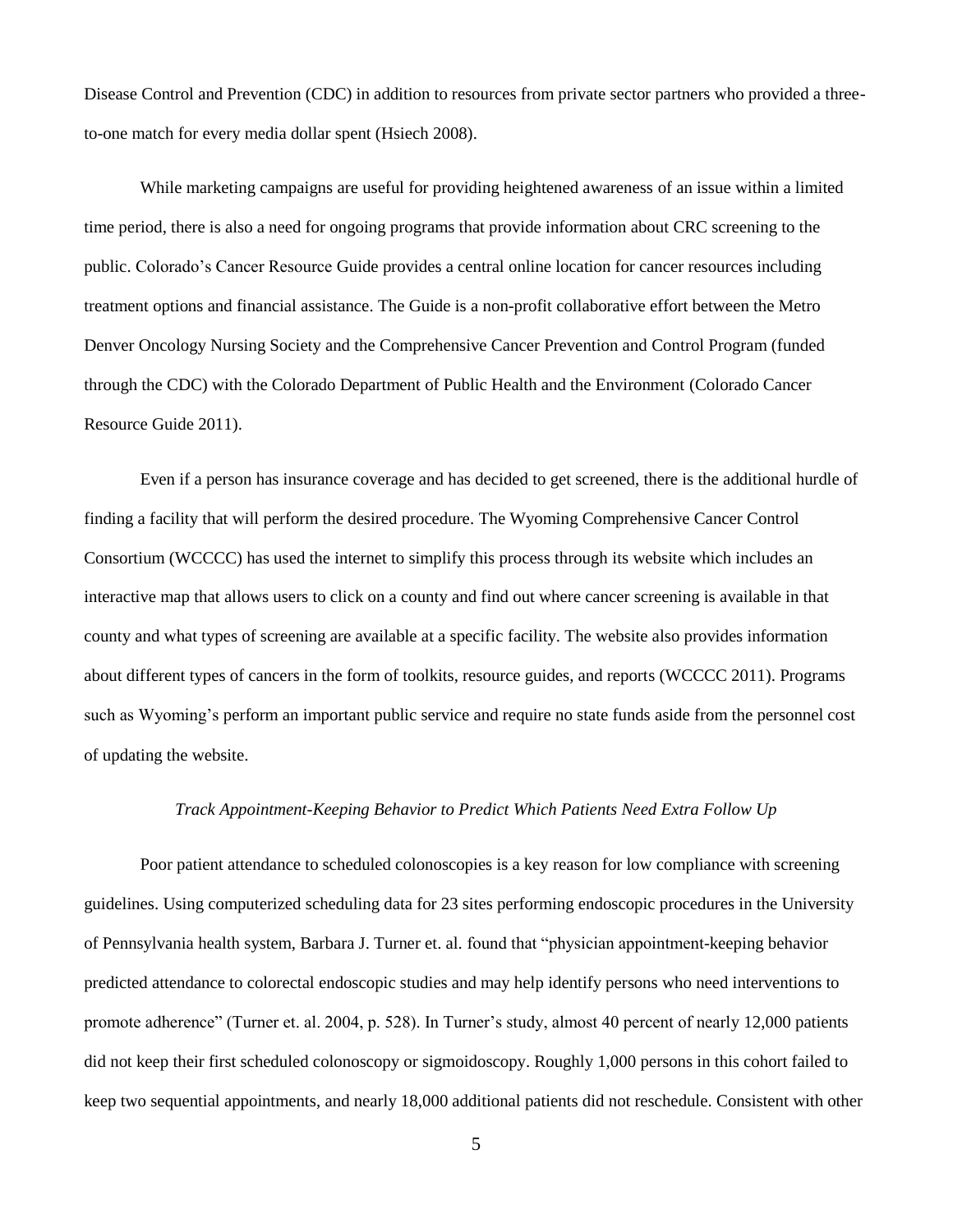literature, women, blacks, those with incomes below \$25,000 and those with Medicaid or unknown insurance were less likely than whites, males, those with higher incomes and those with private insurance to keep their first or reschedule their colon study appointment. The authors suggest that patients are reluctant to keep colonoscopy appointments because they find them to be "violating" and "painful" and that patients do not appreciate the risk for colon cancer (p. 530). Socioeconomic barriers are another reason why patients may not show up for appointments.

The fact that so many patients fail to keep their colonoscopy appointments has implications for noncompliance not just for the no-shows, but for other patients who are on waiting lists and cannot receive a colonoscopy because slots have been claimed by people who are missing appointments (Sola-Vera 2008). Colonoscopies require considerable resources including equipment, a physician, anesthesiologist, and other hospital staff, so missed appointments contribute to the rising cost of health care which in turn makes colonoscopies more inaccessible for those who need and want them.

The Massachusetts Legislature can address this problem of no-shows by funding a replica of Turner's study at one of the major hospitals in Boston to see which colonoscopy patients are not keeping their scheduled physician appointments. The benefits of such a study would be reaped quickly by patients on waiting lists to receive colonoscopies and over time by insurance companies in the form of lower claims as more people get screened and fewer are diagnosed with advanced stage cancer.

#### *Improved Communication Between Patients and Physicians: The "Peer Coach" Model*

Many studies have compared the impact of one communication tool over another on compliance once patients have made the decision to get CRC screening. In a follow up to her earlier study on patients who miss scheduled colonoscopy appointments, Turner used the same health systems data to conduct a randomized control trial to see if receiving an educational brochure in the mail or peer coach support was a more effective intervention for improving attendance (Turner at. al. 2007). 275 patients were randomly assigned to a control group which did not receive any intervention or one of two "treatment groups," where they either received a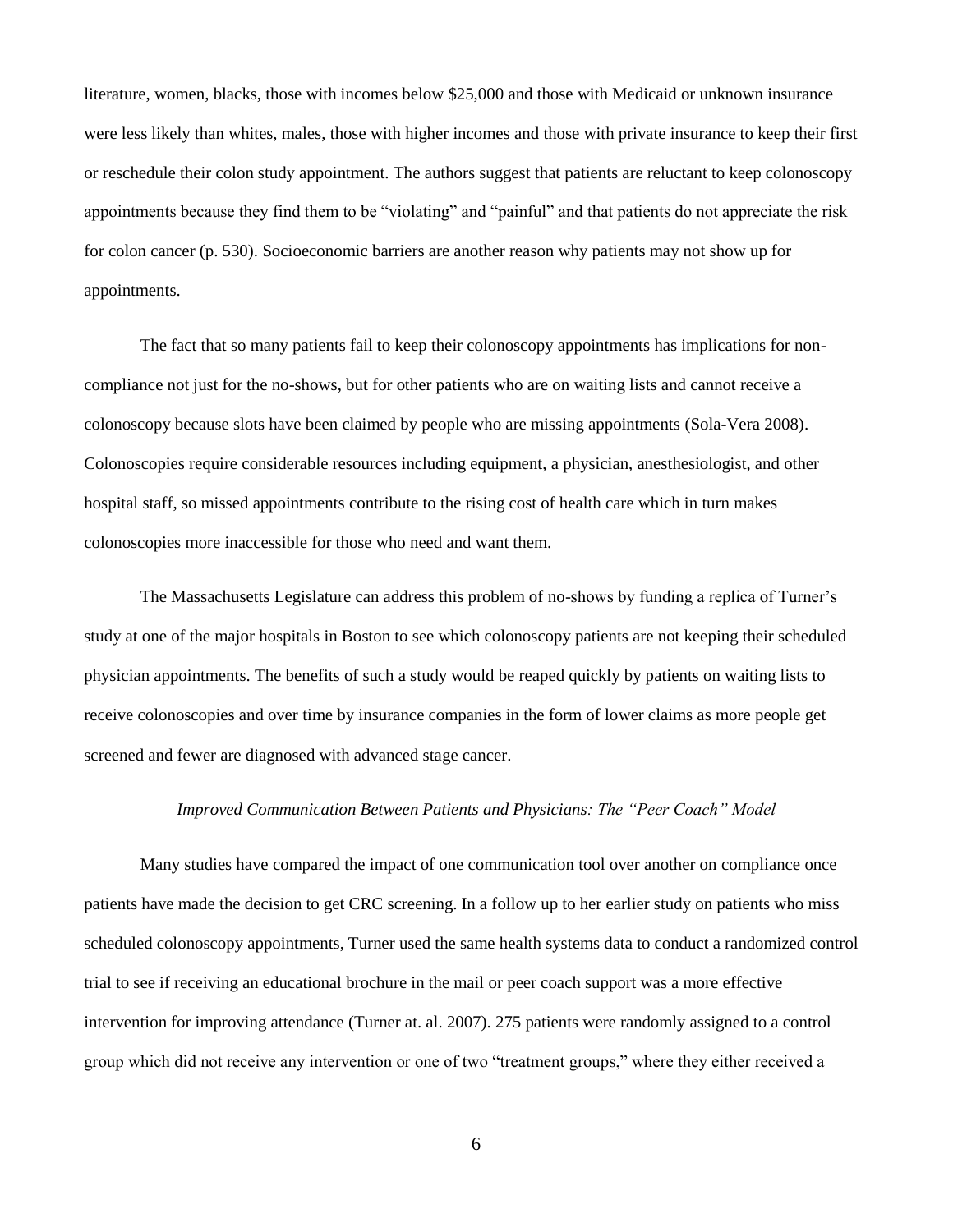brochure or a call from a coach.<sup>1</sup> In a model with the groups that received support, the peer coach group had over two-fold higher adjusted odd-ratios of keeping the colonoscopy appointment compared with the brochure group. These findings also held true in a model of all patients including those in the control group. The peer coach was endorsed by 80 percent as "very helpful." Patients in that group appreciated being able to hear about another person's experience with colonoscopy and cited dissatisfaction with their doctor for not addressing their concerns. Turner's study reveals the importance of interpersonal communication in changing behavior. A brochure can easily be thrown away, but an engaging conversation with a well-trained coach who can empathize with the patient's anxiety may be more influential.

Massachusetts could use state and federal Medicaid dollars to train and hire peer coaches across the Commonwealth who will contact low income patients to counsel them about what to expect from a colonoscopy. This will create jobs in addition to improving screening compliance. MGH already has a "CRC Screening Navigator Program," which is very similar to a peer coach program and is targeted at reducing disparities in screening rates among minority patients (MGH Cancer Center News 2011). This existing infrastructure can be used as a foundation for replication at other hospitals and physician offices across the state. Delaware's statewide Patient Navigator Program has resulted in screening rates as high as 74 percent (Hsieh 2008).

#### *Continuing Education Programs for Physicians*

As previously noted, many physicians are unaware of CRC screening guidelines and either order tests too frequently or too seldom. In a study looking at primary care physicians' familiarity of CRC screening guidelines, Ami Schattner et. al. found that only eight percent of these physicians recommended colonoscopies and sigmoidoscopies at the proper intervals. Schattner concludes that primary care physicians endorse screening, but are unaware of the guidelines and do very little to implement them (Schattner et. al. 2002). In a study of 155 VA primary care clinics, Elizabeth Yano et. al. found that nearly one third of primary care physicians rely on single sample, in-office FOBT tests to determine if a patient is at risk for colon cancer, even though this is the least accurate method of CRC screening. Another third only recommend repeat FOBT after a positive test (Yano et. al.

 $\overline{\phantom{a}}$ 

<sup>&</sup>lt;sup>1</sup> The peer coaches were patients themselves who had previously undergone a colonoscopy and were nominated by their physicians on the basis of being strong communicators. All coaches received training which included viewing Katie Couric's colonoscopy video.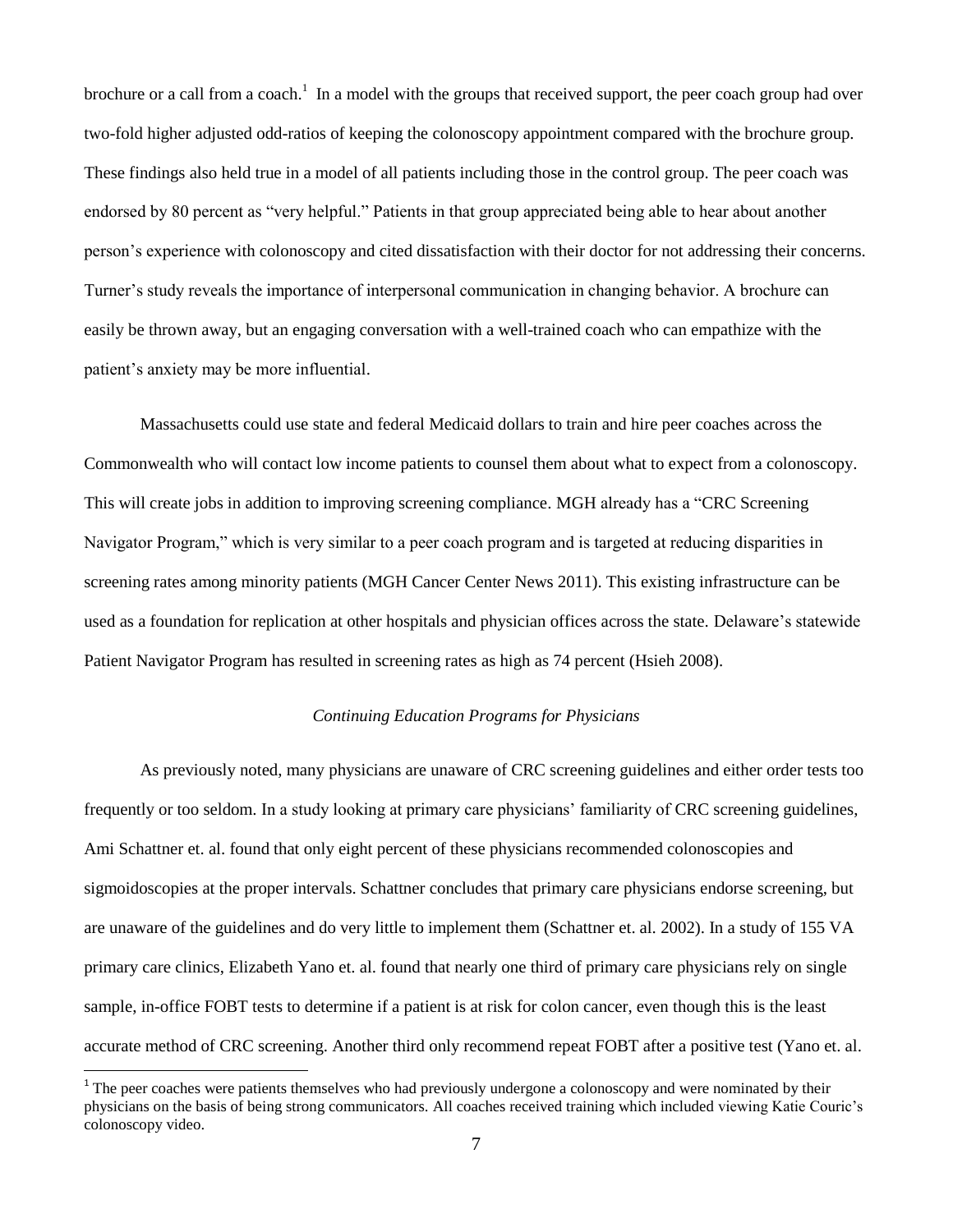2006). Over-referral is just as much of an issue as under-referral because patients who do not need colonoscopies are taking appointment slots that could be used by patients who need them, resulting in the same problem created by no-shows. At the same time, many patients who need colonoscopies are uneducated about the screening guidelines and are not being informed by their doctors.

In a National Cancer Institute survey of 1,266 primary care physicians in the U.S., Robin Yabroff et. al. found that physicians in single-specialty or multi-specialty practices were more likely to follow guidelines than those in solo practices. This could be because physicians who work with others are exposed to sources of medical information from their colleagues. Therefore, the Legislature could work with the Massachusetts Medical Society to hold more conferences that encourage dialogue between physicians with a focus on preventive measures. Another policy solution is for the Massachusetts Board of Registration in Medicine to require that physicians take a course or workshop on preventive screening guidelines every few years. Since the problem is mostly among physicians over 40 (Yabroff et. al. 2007), programs should be targeted toward physicians who have been out of medical school for at least five years. UMass Medical School could require similar training for students entering primary care or gastroenterology so that new physicians are informed of the proper guidelines.

#### *Enhance Free Screening Programs in Massachusetts*

The Massachusetts Comprehensive Control Coalition Plan (MCCCP) for 2006-2011 had a goal of increasing the percentage of adults age 50 and over who had received FOBT, sigmoidoscopy, or colonoscopy from 67.4 percent in 2003 to 85 percent in 2011 (MCCCP 2006), but screening rates in the Commonwealth have remained stagnant since the Plan's publication (MGH 2011). The Massachusetts CRC Working Group has made some strides in raising awareness of screening and making it available for underserved populations, but there is much room for improvement.

The Colorado CRC Screening Program provides free screening for low income residents with a focus on those in rural areas. Participating providers are reimbursed at Medicare-allowable rates for their services. Since its inception in 2006, the Program has screened 2,000 people with 14 diagnoses of CRC and nearly 1,000 polyps removed. 450 of these polyps were the adenomatous kind, most likely to develop into cancer. As an incentive to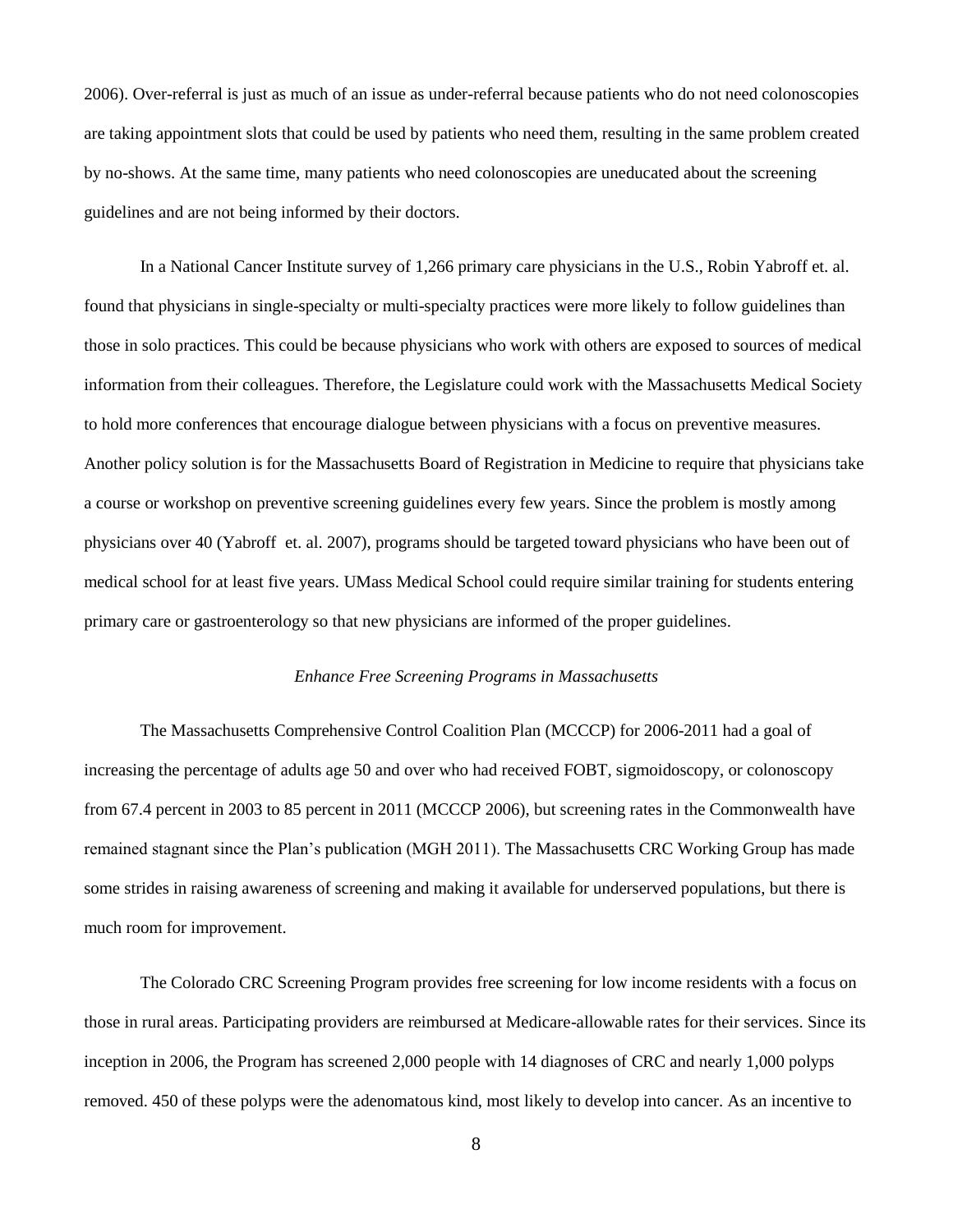rural health care facilities providing screening, the Colorado Cancer Consortium reimburses these facilities \$55 for each screened patient. Funding for the Program comes from the state's tobacco settlement funds (Hsieh). A similar program in Massachusetts could provide free screening for underserved populations with a special effort to increase screening rates in Plymouth and Berkshire counties which have the highest CRC death rates in the Commonwealth at 19.3 and 19.7 percent respectively as of 2007 (National Cancer Institute 2007). Both of these are rural counties with a limited number of hospitals.

#### **Criteria for Evaluation**

#### *Economic Efficiency*

Noted political scientist Deborah Stone defines "efficiency" as "getting the most out of a given input" or "achieving an objective for the lowest cost" (Stone 1988, p. 61). If the objective is to increase compliance with CRC screening guidelines in order to reduce mortality from CRC, the economic input is the dollars spent to raise awareness of screening and to make screening available for those who cannot afford it. The output is the number of screenings performed as a result of a given intervention and the number of lives saved (based on the number of people who have polyps removed). If benefits exceed costs, the intervention can be deemed efficient (Weimer and Viding 1989). The Massachusetts Legislature must take into account not just how public dollars are being used, but also how its decisions impact the fiscal sustainability of individual patients, hospitals, insurance companies, and other stakeholders.

Abundant evidence exists to support the economic efficiency or cost-effectiveness of legislation requiring insurance coverage of CRC screenings for people starting at age 50 and for younger individuals with a family history of the disease. The U.S. Preventive Services Task Force (USPSTF), American Cancer Society (ACS), and American Gastroenterological Association (AGA) all recommend universal screening in this population because numerous studies have shown that one's chances of developing CRC significantly increase with age. 80 percent of diagnosed cases of CRC occur in patients older than 55 years (USPSTF 2008).

The above organizations endorse colonoscopies over other types of screening such as FOBT and sigmoidoscopy. While these screening options are less expensive than colonoscopies, they save fewer life years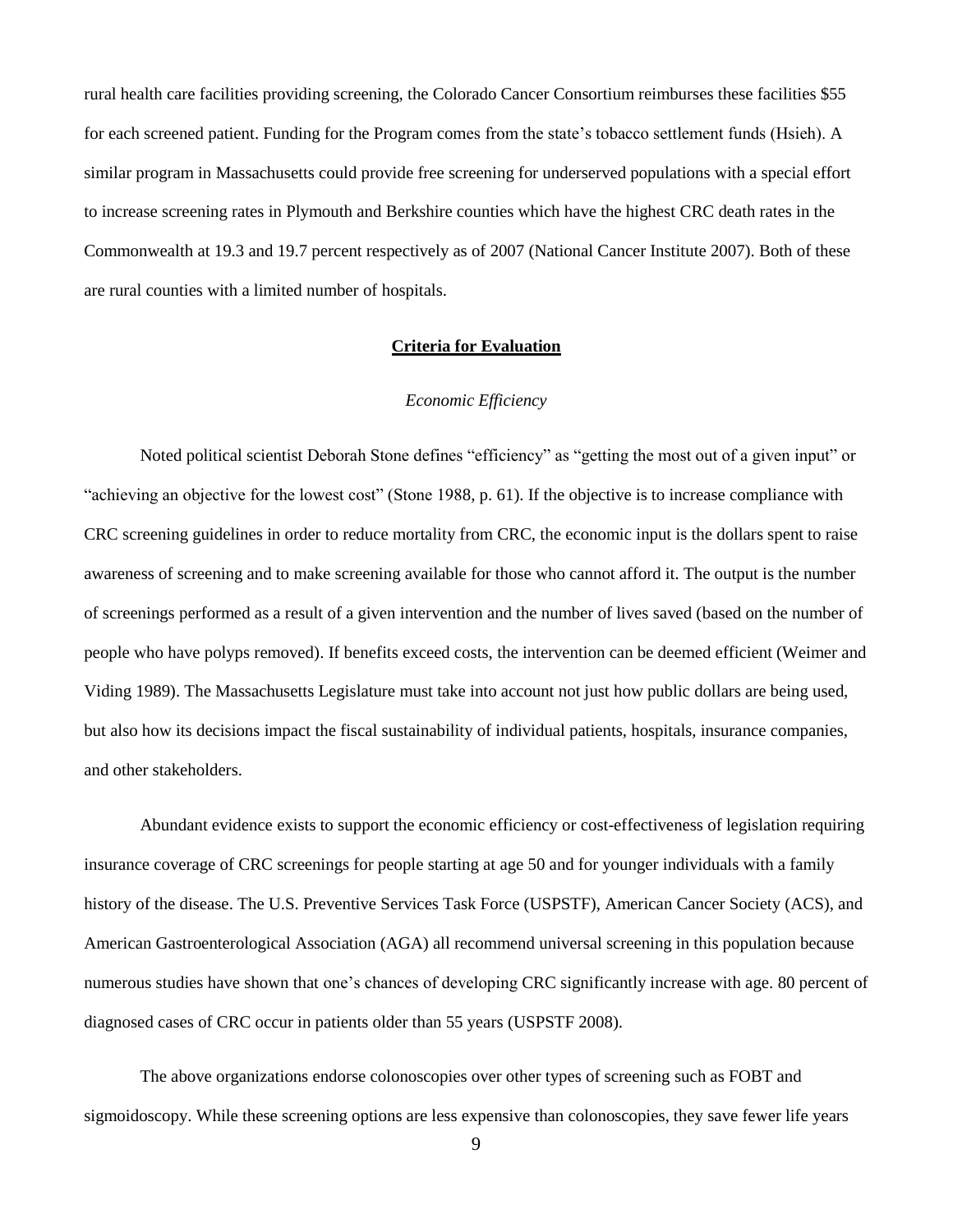(Berhane and Denning 2009). Over time, colonoscopies are also the most cost-effective. In a study comparing the cost-effectiveness of 22 screening protocols, A. Lindsay Frazier, M.D., a physician at Harvard Medical School found that colonoscopy every 10 years is actually cheaper than annual FOBT along with 5-year sigmoidoscopy over time, assuming a person gets three to four colonoscopies over a lifetime instead of annual FOBTs and more frequent sigmoidoscopies at age 50 (Newman 2011).

Mandating insurance coverage of CRC screening is the most efficient strategy for improving compliance with screening guidelines. Given that coverage is the gateway to preventive care for the vast majority of Massachusetts residents, this policy change will impact the most people and will not cost the state any money directly. The cost of this intervention lies on insurers in the form of claims and potentially on individuals and employers in the form of increased premiums. Yet, insurance companies will save money in the long run, many lives and families will be saved, and the Commonwealth will have a healthier, more productive workforce. Other states with coverage mandates have seen considerable improvements in screening rates (NCCCA 2001). Without coverage, it makes no difference how many media campaigns or communication initiatives we implement. Many people who want and are eligible for screening will not be able to afford it.

With the cost of chemotherapy on the rise, screening is becoming increasingly cost-efficient. One study found that "compared with no screening, the treatment savings from preventing advanced CRC and CRC deaths more than doubled with the widespread use of new chemotherapies." Furthermore, "the lifetime average treatment savings were larger than the lifetime average screening costs" for a range of screening modalities" (Lansdorp-Vogelaar et. al. 2009). Compared with no screening, the incremental cost-effectiveness ratio of a single or repeated colonoscopy amounts to \$2,891 or \$10,983 per life year saved, respectively (Sonnenberg and Delco 2002). When detected early, the cost of treatment for CRC is estimated at \$30,000 compared to upwards of \$120,000 to treat a patient in the last stages of the disease (NCCRA 2001). These statistics support the fact that a coverage mandate is in the long term best interest of insurance companies.

Social media marketing has the least expensive inputs of our suggested policy alternatives because it offers a cost-free, instantaneous means of communicating messages to the public and influencing consumer

10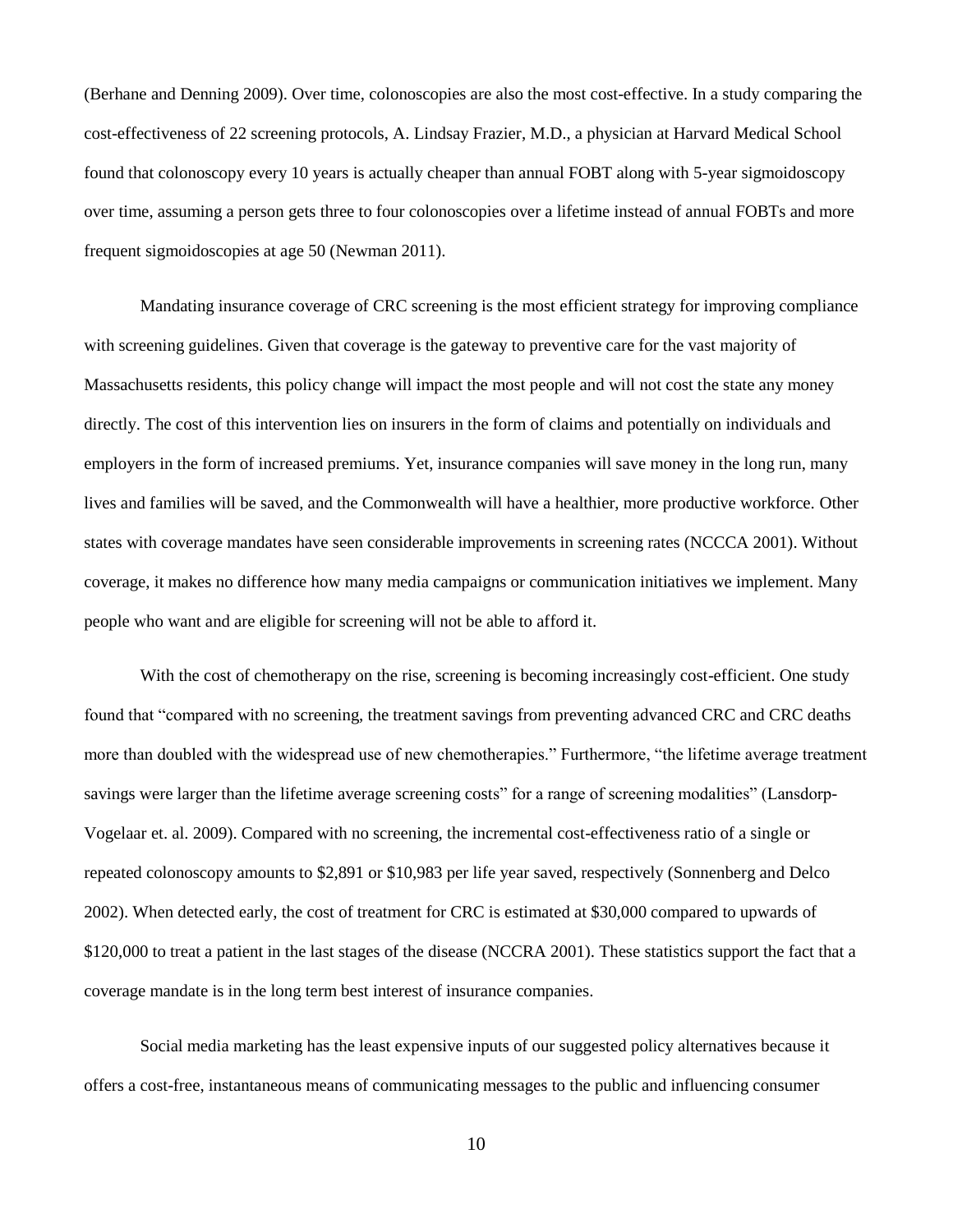behavior including the pursual of preventive care. Yet, outputs are more difficult to measure. Utah saw a 10 percent increase in screening rates across the state as a result of its marketing campaign (which also included nonsocial media), but there is no way to prove causation between the optimistic results of the post-campaign survey and the interventions. Colorado and Wyoming's web-based initiatives provide cancer resources and information on where screening is available respectively, but the states did not track how many users viewed the sites or received screening as a result.

Tracking the appointment-keeping behavior of patients in Massachusetts as Turner did in Pennsylvania would require considerable resources including public dollars and possibly funds from a charitable grant and any participating hospitals. Turner does not indicate the upfront cost of her study (inputs) and she does not provide data on the number of appointment-delinquent patients who might receive screening if they did receive a follow up brochure or phone call, making the outputs uncertain. The same problem with inputs holds true for Turner's study on physician-patient communication; however, for outputs, she does provide data on the number of patients who responded positively to the peer coach intervention. To accurately assess the efficiency of such an intervention in Massachusetts, a study needs to be conducted of the Patient Navigator Program at MGH to see how many patients receive colonoscopies after a conversation with a "coach."

Continuing education programs for physicians would require minimal resources (inputs) from the Commonwealth and the outputs could be substantial. Working with local organizations to hold more medical conferences and requiring that physicians take courses every few years could improve appropriate referrals for screening and pour money into medical societies and medical schools in the form of registration fees. Implementing a free-screening program like Colorado's with an emphasis on rural counties would require considerable state funds and only benefit a small percentage of the population. With high inputs and low outputs, this program yields the least efficient cost-ratio of all our policy alternatives.

#### *Fairness and Equity*

Stone defines "equity" as "the study of who gets what, when, and how" (Stone 1988, p. 39). In order to get CRC screening at recommended intervals, one must be educated about the guidelines in the first place and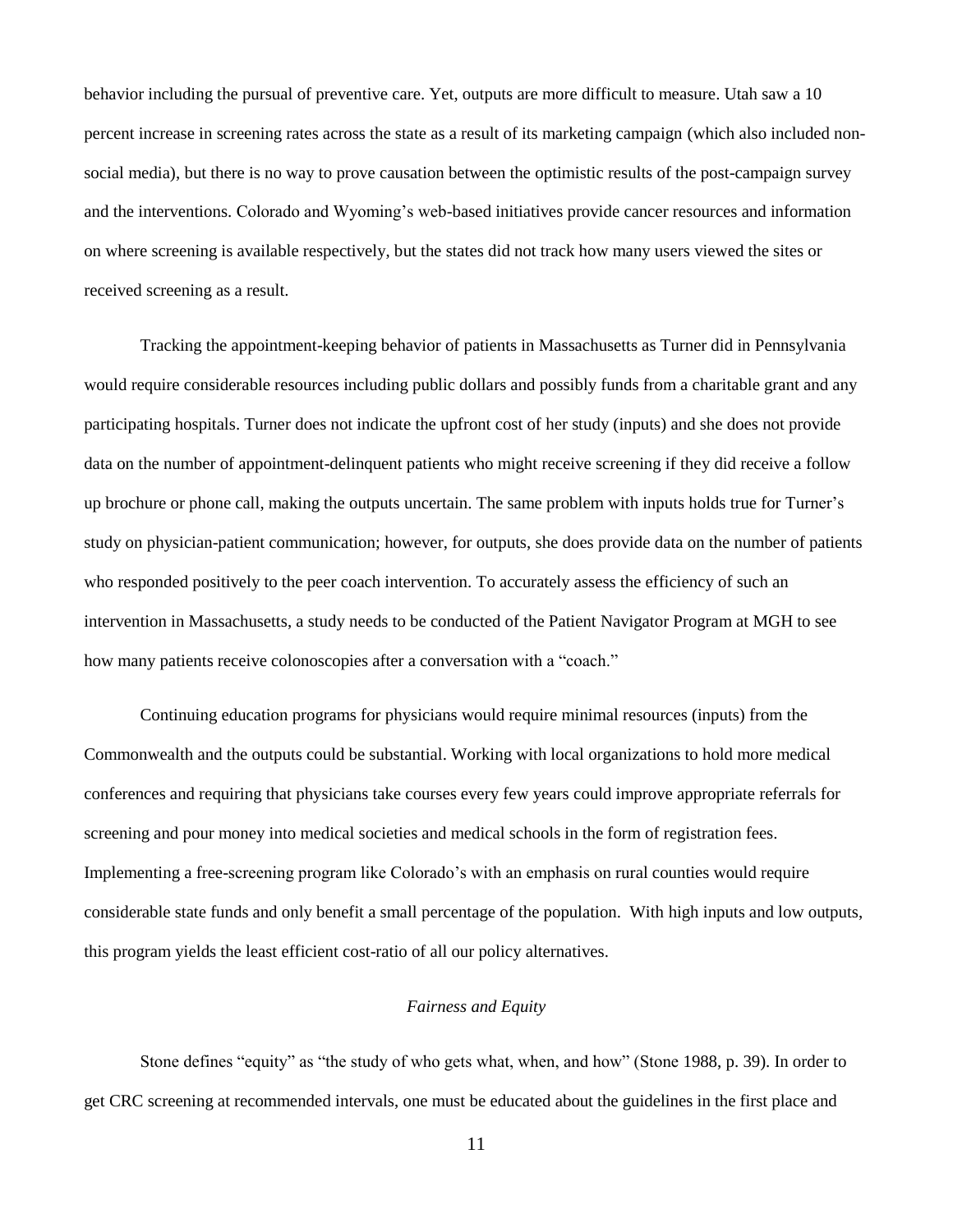screening needs to be affordable. Technically, all Massachusetts residents have *equal opportunity* to colonoscopies, but not everyone has *equal access*.

Tracking patients' appointment-keeping behavior, expanding the Patient Navigator Program at MGH, and implementing a comprehensive CRC screening program that offers free screening for those who cannot afford it are the three most equitable policy alternatives because they target underserved populations in the inner city and rural areas who otherwise would not have access to screening or would fail to follow through with it. While they may be economically inefficient, some may argue that these interventions place public dollars where they are needed most.

Social media marketing strives to address the problem of "equal slices, but unequal invitations" of the economic pie (Stone 1988, p. 40). In theory, the internet makes information readily available to "everyone," so a media campaign would tell "all Massachusetts residents" to get screened and people could no longer say "I would have gotten a colonoscopy if only I had known." At the same time, social media marketing may be the least equitable policy alternative because it does not solve the problem of "vertical equity" or "unequal treatment of people in different ranks" (Stone 1988, p. 44). People who cannot afford a computer or internet access will not be able to take advantage of online resources. Likewise, regulating continuing education programs for physicians will only impact Massachusetts residents who can afford to see a physician in the first place.

Mandating coverage of CRC screening also does not solve the problem of "vertical equity" even though it would supposedly make screening available to everyone in the Commonwealth. As of the 2006 health reform law, all Massachusetts residents are required to have health insurance, but deductibles and co-insurance often apply both for private insurance plans and for Medicare. The latter covers CRC screening according to the guidelines, but a deductible is applied if polyps need to be removed during a colonoscopy (U.S. Department of Health and Human Services 2011). For low or middle income seniors without supplemental (Medicare Advantage) plans, this could be a deterrent from seeking screening. Transportation may also be an issue for low income individuals who have MassHealth or other insurance that covers CRC screening, but do not have the social support network or financial resources to travel to or from the appointment. The bottom line is that requirements for insurance

12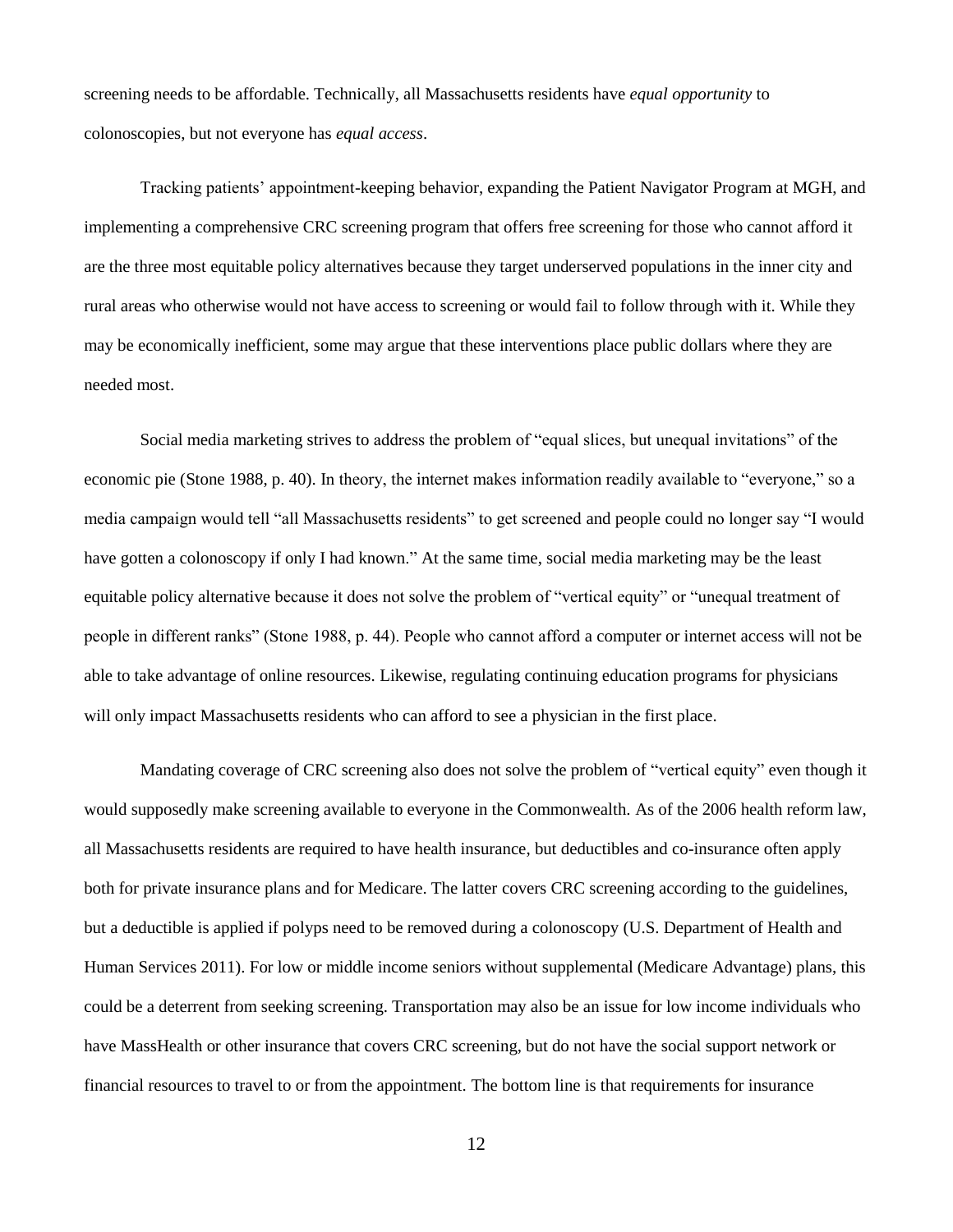coverage should be consistent with national screening guidelines endorsed by the USPSTF, ACS, and AGA. Otherwise, the guidelines merely represent a recommendation that is unattainable for many people.

#### *Feasibility*

Mandating insurance coverage of CRC screening is the most politically feasible way of addressing the problem of noncompliance for reasons that can be made clear using John Kingdom's agenda setting model. Kingdom identifies "three streams or dynamic processes that must be moving at the same time" for any major policy to occur. These include the *problem stream*, *political stream*, and the *policy stream*. The most important stream for feasibility is the *political stream*, "the sense among those with the power to act that the timing for action is right in relation to public sentiment and consistency with other policy objectives" (McDonough 240).

Many interest groups have expressed support for insurance coverage of CRC screenings in the Commonwealth. The ACS has made passage of H.B. 2185 a legislative priority this year (ACS 2011-2012 Legislative Priorities 2011). The Massachusetts Public Health Association (MPHA) has voiced concern that Governor Patrick's elimination of the Health Promotion and Disease Prevention Program will result in a the loss of free screenings for "hard-to-reach" individuals. In FY 2011, this program provided CRC screenings for 1,500 people in addition to many other services (MPHA 2011). The presence of other bills related to illness prevention indicate that now is a prudent time to act. For example, S.1105 would establish a State Health Service Corps to provide comprehensive team-based health care at community health centers for the medically underserved (Massachusetts Legislature 2011). The fact that so many other states have successfully mandated CRC coverage and the wealth of data supporting national screening guidelines signifies that passage of H.B. 2185 is more than just a feasible goal in Massachusetts.

Our other policy alternatives vary in feasibility. The cost of tracking patient appointment-keeping behavior or assessing the effectiveness of the Patient Navigator Program at MGH and expanding it statewide may make these interventions politically unpopular since the outputs are difficult to define. In the current fiscal climate, implementing a comprehensive screening program similar to Colorado's will also be challenging. Mandating continuing education programs for physicians may result in a backlash from the American Medical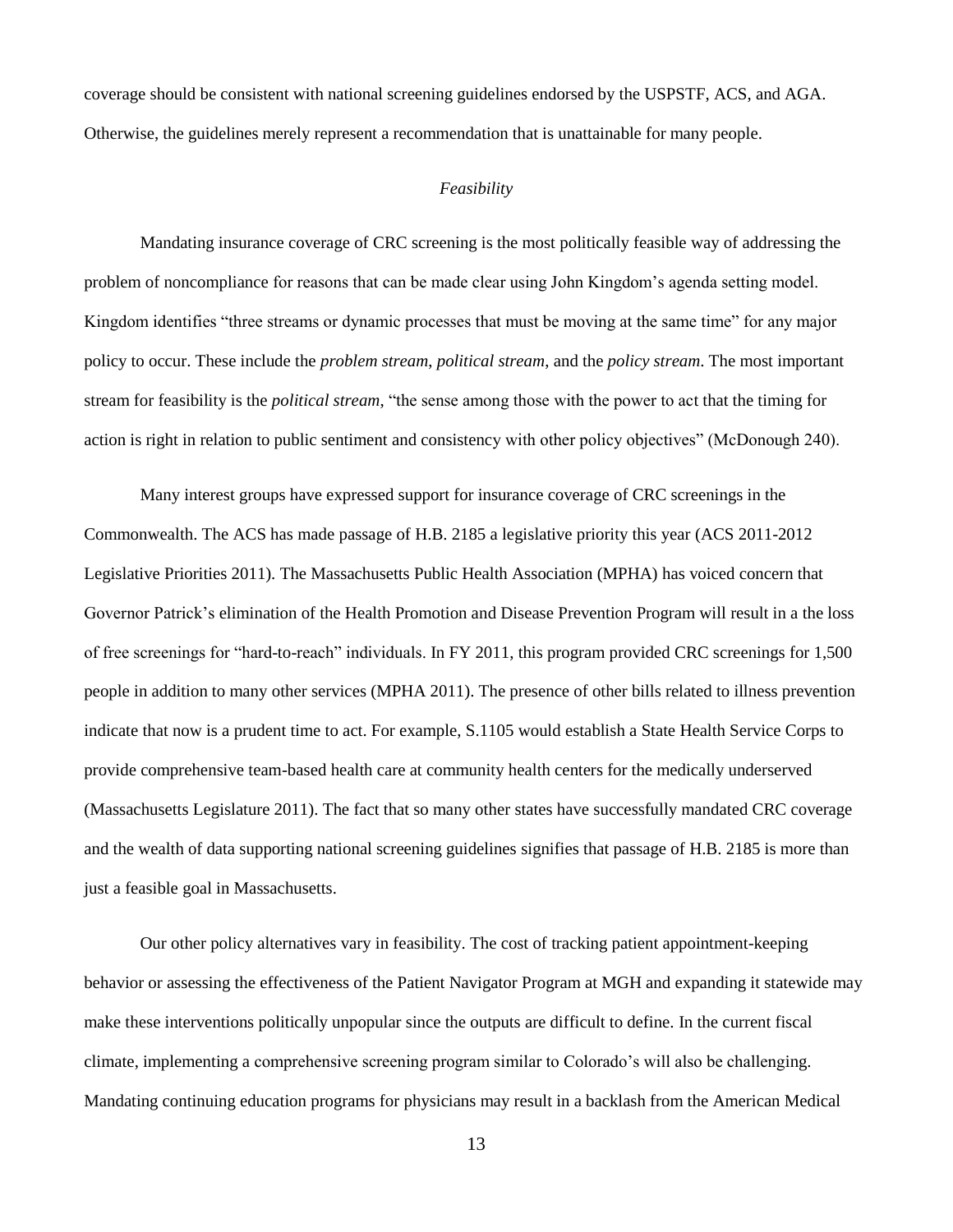Association which has historically resisted regulation of its members. Social media marketing is low cost and very feasible, but it is hard to track how many people respond to it. In contrast, with a coverage mandate, the state can track how many residents receive screening who were previously not eligible.

#### **Projected Outcomes**

#### *Expected Opposition to Policy Alternatives*

Economic cost is usually the first ground on which any policy alternative is contested. In the case of a coverage mandate, insurance companies will claim that the upfront costs of covering colonoscopies will not be offset in the form of lower chemotherapy and hospice costs in the long term. They will also claim that a mandate will result in higher premiums creating more harm than good. We counter-argue that prevention will ultimately pay off even if it is difficult to measure. More to the point, insurance coverage should be consistent with national screening guidelines regardless of cost because it is the right thing to do.

An actuarial review of H.B. 2185 by the Division of Health Care Finance and Policy (DHCFP) shows that the estimated five year fiscal impact of the bill on Massachusetts health care premiums would be an increase in total spending (including both claims spending and administrative expenses) of \$0, \$15 million, and \$30 million for low, medium, and high impact scenarios respectively. As insurance companies will be quick to point out, the Division also notes that the bill will increase the overall cost of the health care delivery system in the Commonwealth; however, actuarial estimates of increased spending *do not* include the estimated impact on cost avoidance from increasing the rate of CRC screenings (DHCFP 2010, p. 28).

We do not anticipate any objection to social media. In fact, insurance companies are likely to support that proposal because it is cost-free and does not require much regulation; however, if CRC screening is not covered, no amount of media attention will make a colonoscopy possible for someone who is underinsured. As with coverage, the projected opposition to our other policy alternatives is cost-based as well. Many of them are targeted toward the most vulnerable members of the population and it is difficult to quantify the anticipated outputs. For a policy to gain widespread appeal, it is best if a large number of people can benefit from it.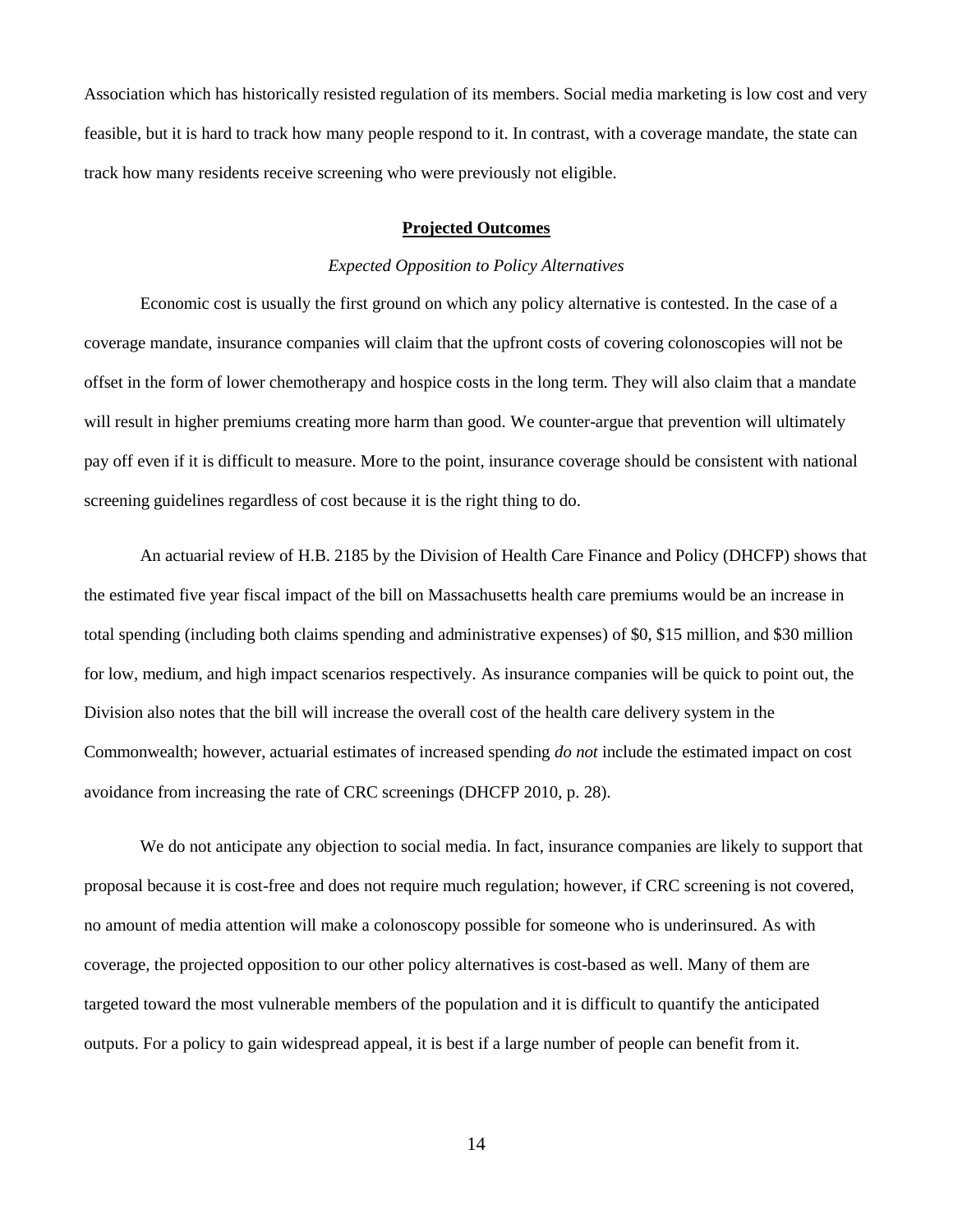#### *Expected Support and Positive Externalities*

As suggested from the response of interest groups to H.B. 2185, there is already broad-based support of a coverage mandate for CRC screening in Massachusetts. If the bill becomes law, we expect that money will be saved over the long term and most importantly, lives will be saved. We also anticipate strong public support for our other policy alternatives since they all have their advantages. Social media is on the rise and many patients would feel reassured if they knew that their physician was staying up-to-date on preventive screening guidelines. As evidenced from Turner's 2007 study, people appreciate having a "coach" to speak with about the colonoscopy process and if the economic outputs can be quantified, most people would probably support a comprehensive screening program similar to Colorado's.

Positive externalities are also part of the projected outcomes for getting screened. Other diseases besides CRC may be diagnosed in the process of screening such as Irritable Bowel Syndrome or Crohn's Disease, potentially saving even more lives. Getting CRC screening also encourages physician-patient communication and enables a patient to take a proactive role in their personal health and wellbeing.

#### **Recommended Policy Solution**

Based on the above evidence and analysis, our recommended solution is to implement a comprehensive program for CRC education, prevention, and early detection in Massachusetts that incorporates all of our policy alternatives since they each have their unique advantages. At the program's core is the passage of H.B. 2185. A coverage mandate does not solve all problems of fairness and equity, but it receives high marks on efficiency and feasibility. The costs can be economically justified and many other states have already seen positive outcomes from such mandates. Only 37 percent of CRC patients are diagnosed in the early stages of the disease (Colon Cancer Alliance 2011), so making screening accessible through insurance coverage is essential.

Due to their high ratings for fairness and equity, we also recommend (in order of priority) that 1) the Legislature fund a study tracking patient appointment-keeping behavior using data from the Partner's Health Care system, using Turner's 2004 study as a model; 2) fund a study to assess the effectiveness of the Patient Navigator Program at MGH to determine how many patients attend scheduled colonoscopies after being contacted by a "peer coach"; 3) fund an expansion of the MGH Patient Navigator Program statewide once any areas of concern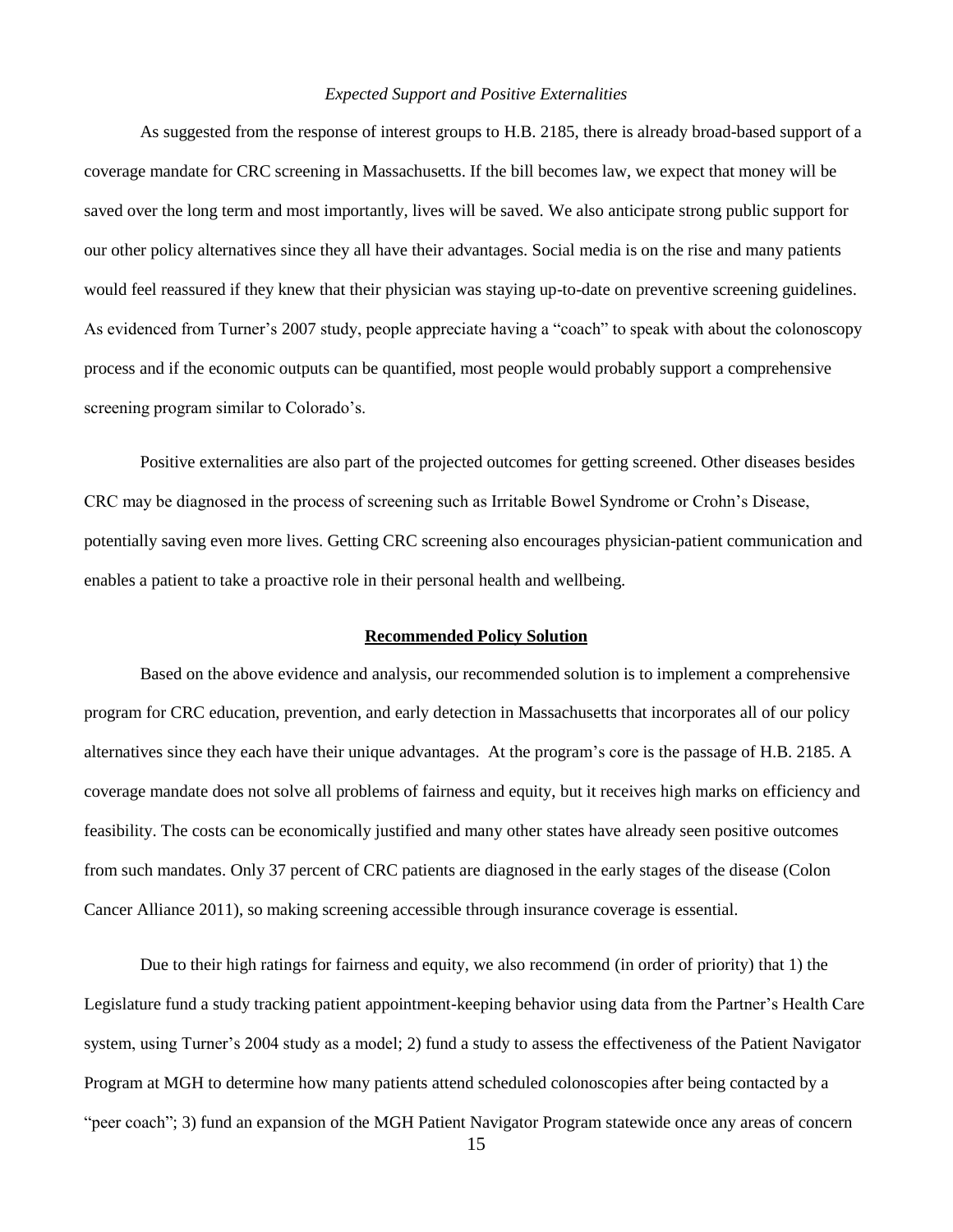have been addressed; and 4) fund a free Massachusetts CRC screening program based on the one in Colorado that is targeted to underserved populations, especially those who cannot afford screening because of insurance deductibles. The study on appointment-keeping behavior should be done first so that it can be used as a baseline for determining which patients need extra follow up. Assessment and refinement of the Patient Navigator Program at MGH guarantees that these follow up procedures are based on best practices.

Although its expected outputs are uncertain, we recommend that social media be used to educate the public about the new CRC screening program and to inform people about screening facilities in each county as Wyoming has done. We suggest that when colonoscopy patients sign a consent form for the procedure they also be asked what prompted them to get screened with one of the options being social media. This will help track the success of social media initiatives as well as provide insight into ways to encourage screening. Of lower priority is funding physician education programs. While the economic efficiency rating for this policy alternative is high, the red tape involved would be considerable and there are faster, more immediate ways to encourage screening and make it more accessible.

\$8.4 billion is spent in the United States on CRC treatment every year (Hsieh 2008). If some of that money was spent on prevention instead of treatment, thousands of lives would be saved in Massachusetts and more funds would be available to cover other services in a climate of scarce resources. The above recommendations provide a starting point for making Massachusetts on par with other states that have been more effective in fighting CRC. We applaud the Legislature for recognizing the importance of this issue and are available to testify in support of H.B. 2185.

16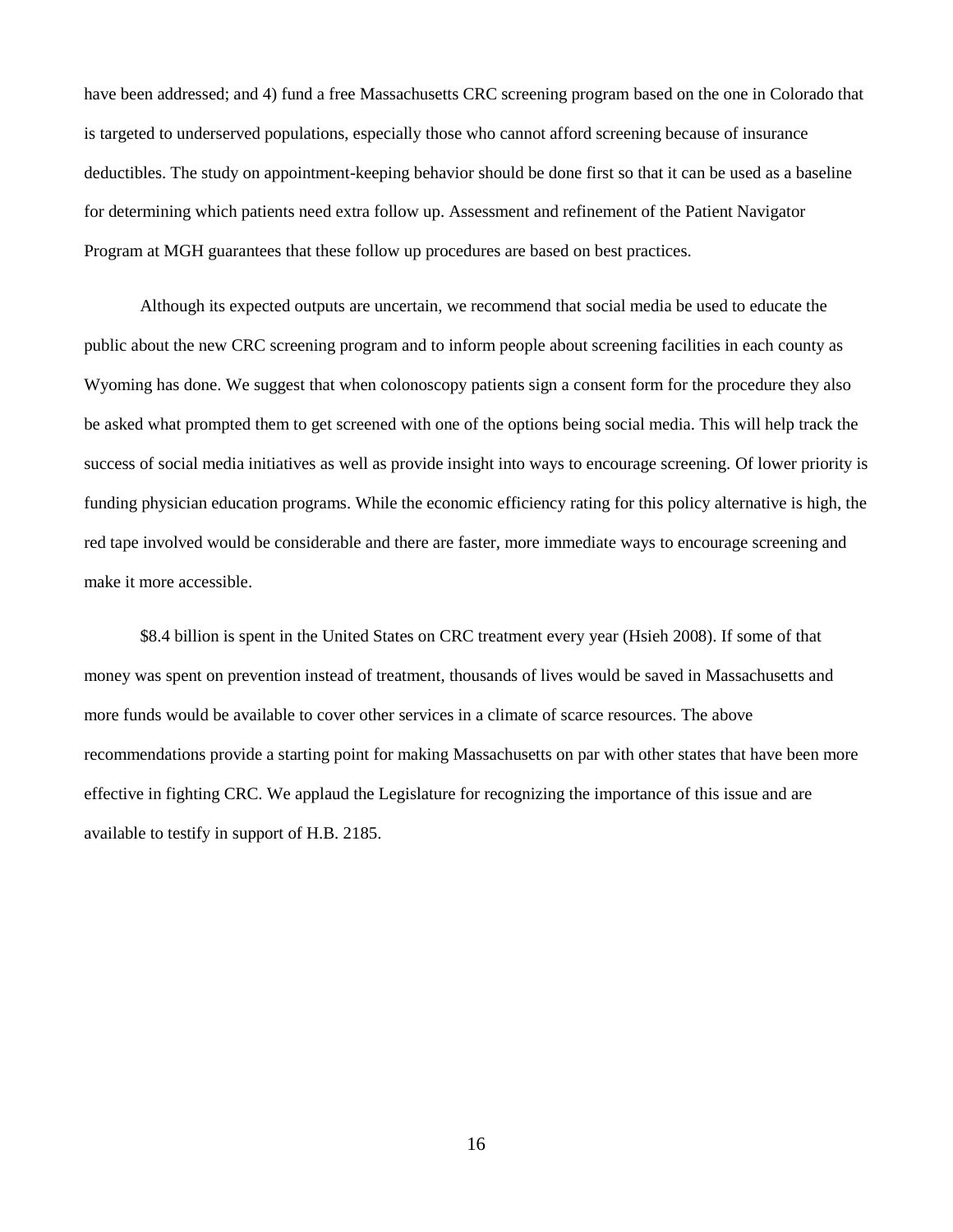# **Appendix A Recommended CRC Screening Guidelines**

Colonoscopies are the preferred method of screening for CRC, but other less invasive methods of screening are available which can indicate whether a colonoscopy is necessary. If used appropriately, these alternate types of screening can bring a patient into compliance with the guidelines. The American Cancer Society (ACS), the U.S. Preventive Services Taskforce (USPST), and the American Gastroenterological Association (AGA) recommend screening beginning at age 50 for average risk individuals (DeBourcy et. al. 2005). Earlier testing is advised for those with a family history of the disease. The ACS (2010) recommends that a flexible sigmoidoscopy, double-contrast barium enema, or CT colonography (virtual colonoscopy) be performed every five years and followed by a colonoscopy if the results are positive, or that a colonoscopy be performed every ten years. All of these tests have the potential to find cancer and detect precancerous polyps, but a colonoscopy is the most thorough procedure since it scans the entire colon. If a colonoscopy reveals polyps or early tumor growth, doctors are advised to schedule a follow up colonoscopy much sooner than the next ten year benchmark. Other tests which primarily find cancer, but cannot detect precancerous polyps include fecal occult blood tests (FOBTs) and fecal immunochemical tests (FITs) which can be performed every year, and stool DNA tests for which screening intervals are uncertain. While many doctors order these tests, the ACS does not recommend them if one of the more comprehensive tests is available.

Electing to get a colonoscopy eliminates the inconvenience of undergoing screening at frequent intervals, assuming results are negative. That said, colonoscopies are the most invasive of the testing options and require considerable preparation on the patient's part. As a result, compliance with colonoscopy screening is much lower than that of other types of screening even though it is the most effective at detecting polyps and cancer.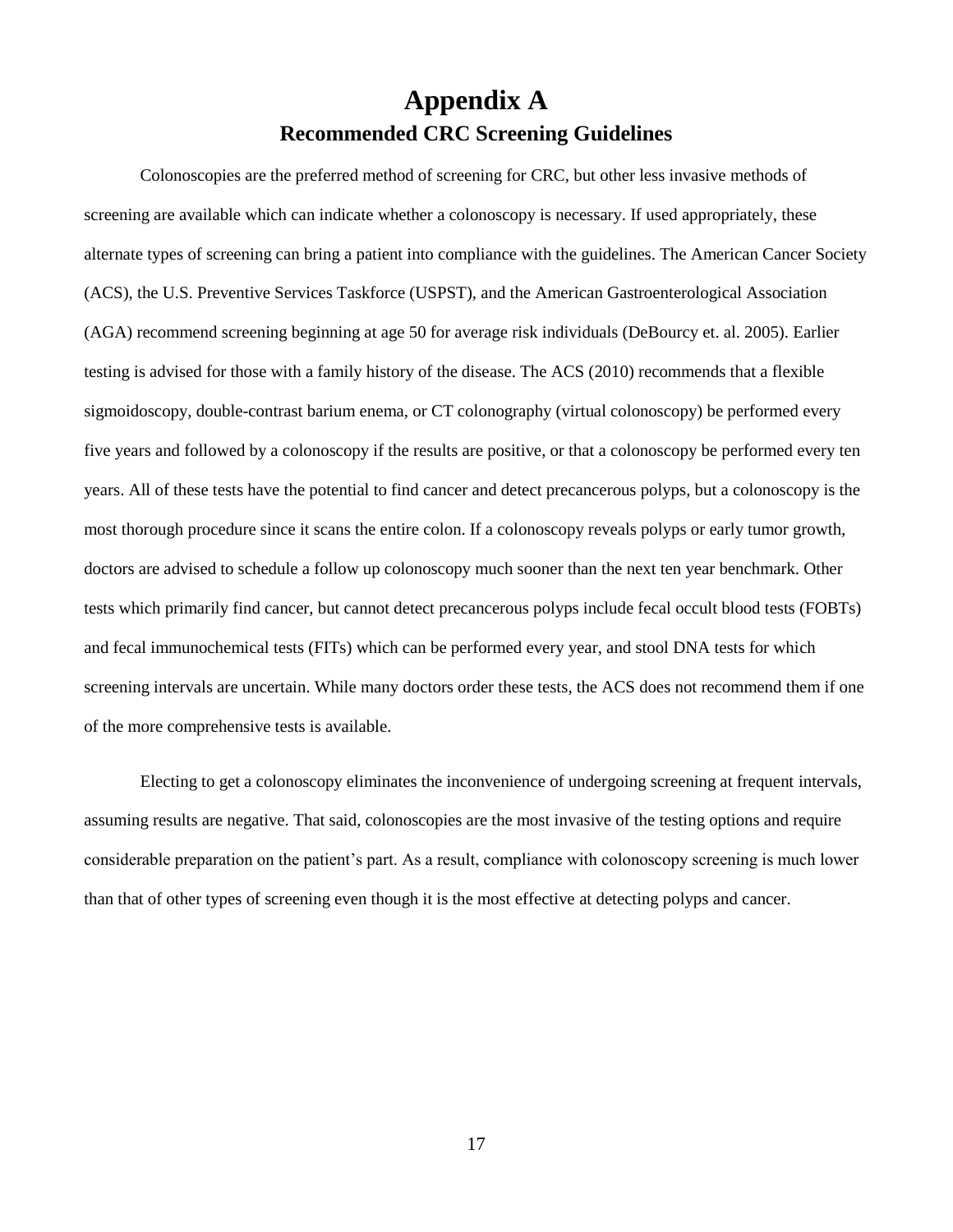# **Appendix B**

## **Weighing Criteria for Policy Alternatives**

### **Table 1: Efficiency**

| <b>Policy</b><br><b>Alternative</b>          | <b>Inputs</b> | <b>Outputs</b>                                      | <b>Efficiency</b><br><b>Rating</b> |
|----------------------------------------------|---------------|-----------------------------------------------------|------------------------------------|
| Insurance<br>Coverage<br>Mandate             | High          | High in short<br>term; will pay<br>off in long term | Very High*                         |
| <b>Social Media</b>                          | Low           | Uncertain                                           | Uncertain                          |
| Tracking Appt.<br>Keeping<br><b>Behavior</b> | High          | Uncertain                                           | Uncertain                          |
| <b>Peer Coaches</b>                          | Moderate      | Uncertain                                           | <b>Uncertain</b>                   |
| Continuing Ed.<br>for Physicians             | Low           | High                                                | High                               |
| <b>Free Screening</b><br>Program             | High          | Low                                                 | <b>Very Low</b>                    |

\* Cost of chemotherapy is on the rise.

\* Average lifetime treatment savings are higher than average treatment costs.

\* \$30,000 if detected early vs. \$120,000 if detected late.

\* Plenty of evidence to support a coverage mandate.

### **Table 2: Fairness/Equity**

| <b>Policy Alternative</b>                         | <b>Equity Rating</b> | <b>Problems</b>                                             |
|---------------------------------------------------|----------------------|-------------------------------------------------------------|
| <b>Insurance Coverage</b><br>Mandate <sup>*</sup> | Low                  | Cost of deductibles,<br>transportation                      |
| Social Media <sup>*</sup>                         | <b>Very low</b>      | Many people don't<br>have access to a<br>computer/internet. |
| Tracking Appt.<br>Keeping Behavior                | High                 |                                                             |
| <b>Peer Coaches</b>                               | <b>High</b>          |                                                             |
| Continuing Ed. for<br>Physicians                  | Moderate             | Only help those who<br>have access to a MD                  |
| <b>Free Screening</b><br>Program                  | <b>High</b>          |                                                             |

 \* Strives to address "equal slices, but unequal invitations"; however, does not solve problem of "vertical equity" or unequal treatment of people in different ranks."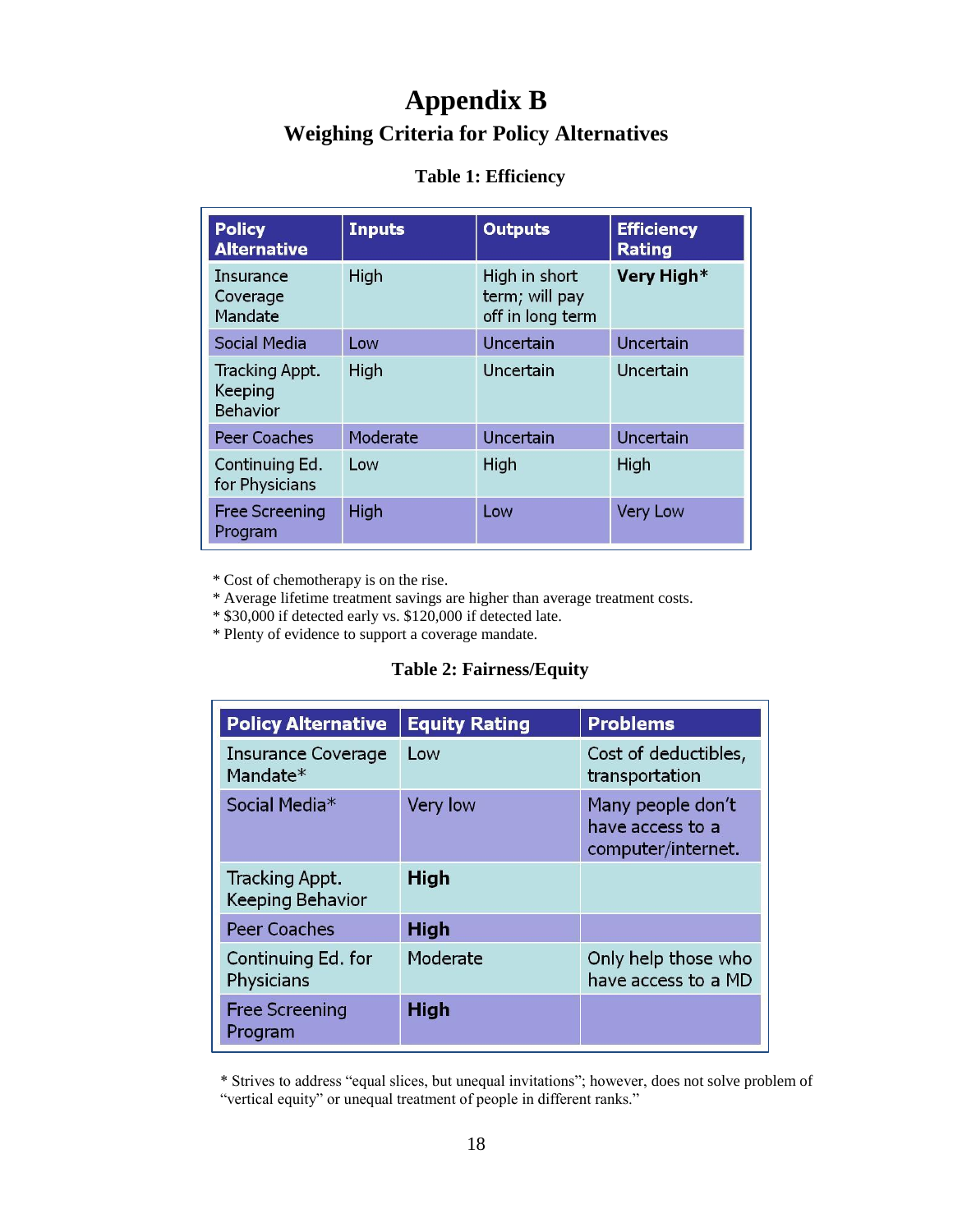## **Table 3: Feasibility**

| <b>Policy Alternative</b>            | <b>Feasibility Rating</b> | <b>Comments</b>                                                                          |
|--------------------------------------|---------------------------|------------------------------------------------------------------------------------------|
| <b>Insurance Coverage</b><br>Mandate | <b>Very High</b>          | Many other states<br>have done it,<br>current bill pending,<br>interest group<br>support |
| Social Media                         | High                      | Hard to track output                                                                     |
| Tracking Appt.<br>Keeping Behavior   | Moderate                  | Hard to track output                                                                     |
| <b>Peer Coaches</b>                  | Moderate                  | Hard to track output                                                                     |
| Continuing Ed. for<br>Physicians     | Moderate                  | Potential backlash<br>from AMA                                                           |
| <b>Free Screening</b><br>Program     | <b>Very Low</b>           | Expensive- budget<br><b>issues</b>                                                       |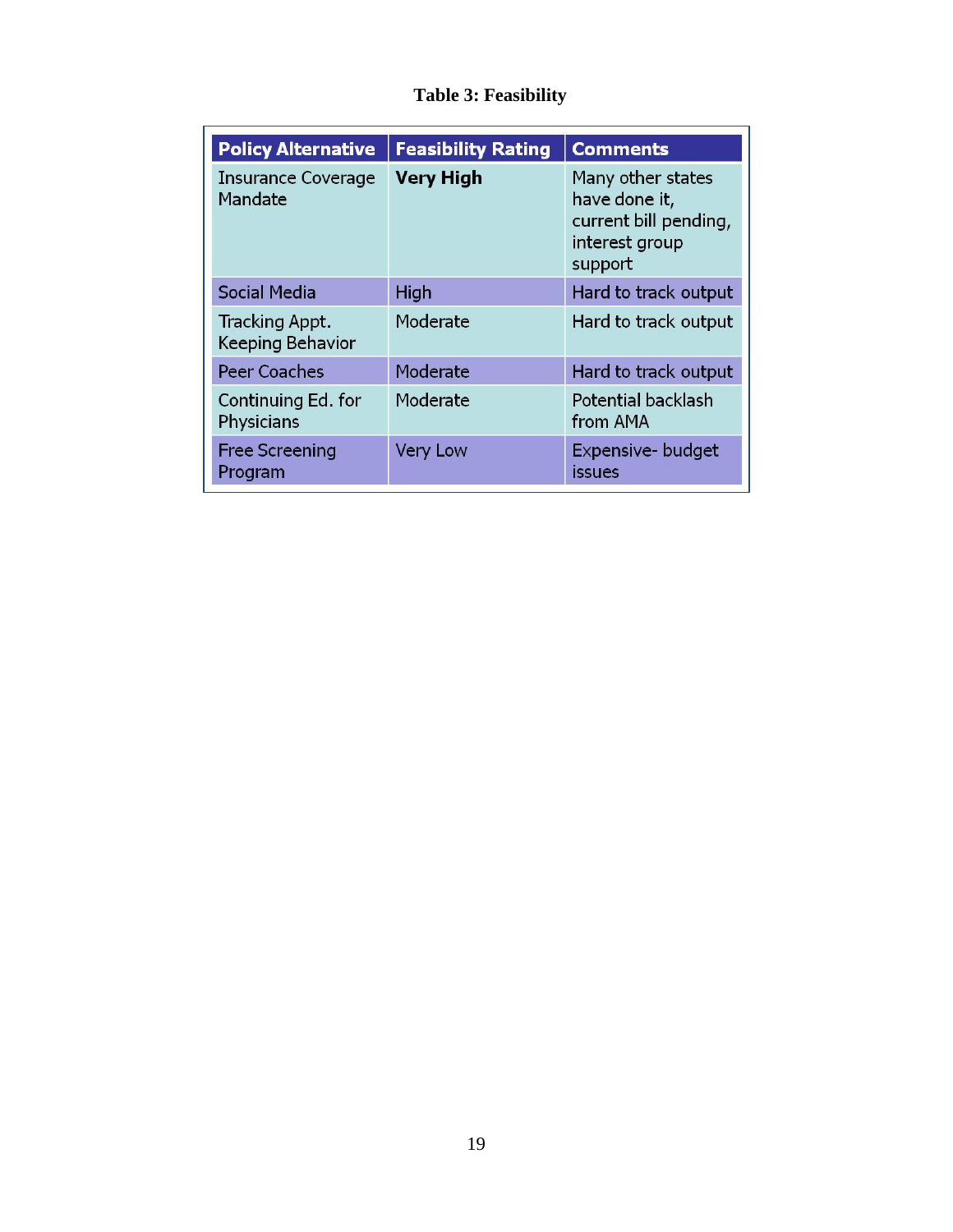# **Works Cited**

American Cancer Society (2011). 2011-2012 legislative priorities. URL:

[http://www.acscan.org/ovc\\_images/file/action/states/ma/American\\_Cancer\\_Society\\_Policy\\_Priorities.pdf.](http://www.acscan.org/ovc_images/file/action/states/ma/American_Cancer_Society_Policy_Priorities.pdf)

American Cancer Society (2011). What are the key statistics about colon cancer? Retrieved from: [http://www.cancer.org/cancer/colonandrectumcancer/detailedguide/colorectal-cancer-key-statistics.](http://www.cancer.org/cancer/colonandrectumcancer/detailedguide/colorectal-cancer-key-statistics)

- Berhane, C., Denning, D. (2009). Incidental finding of CRC in screening colonoscopy and its cost effectiveness. *The American Surgeon 75 (8):* 699-704.
- Brody, J. (2005). Put your embarrassment aside: Get the colonoscopy. *The New York Times*. URL: [http://www.nytimes.com/2005/07/12/health/12brod.html.](http://www.nytimes.com/2005/07/12/health/12brod.html)

Colorado Cancer Resource Guide (2001). URL: [http://www.ccrgonline.org/index.htm.](http://www.ccrgonline.org/index.htm)

Colon Cancer Alliance (2011). Colon cancer statistics. URL[:http://ccalliance.org/colorectal\\_cancer/statistics.html.](http://ccalliance.org/colorectal_cancer/statistics.html)

- Erban, S., Zapka, J., Puleo, E. (2001). CRC screening in Massachusetts: Measuring compliance with current guidelines. *Effective Clinical Practice 4 (1):* 10-17.
- Harvard Pilgrim Harvard Health Care (2001). Typical medical costs in Massachusetts (outpatient only). URL: [https://www.harvardpilgrim.org/portal/page?\\_pageid=213,198311&\\_dad=portal&\\_schema=PORTAL.](https://www.harvardpilgrim.org/portal/page?_pageid=213,198311&_dad=portal&_schema=PORTAL)
- The Henry J. Kaiser Family Foundation (2008). Massachusetts total hospitals, 2008. URL: [http://www.statehealthfacts.org/profileind.jsp?ind=382&cat=8&rgn=23.](http://www.statehealthfacts.org/profileind.jsp?ind=382&cat=8&rgn=23)
- Hsiech, J. (2008). State strategies for curbing CRC. National Governors' Association Center for Best Practices. URL: [http://www.nga.org/Files/pdf/0806CURBCANCER.PDF.](http://www.nga.org/Files/pdf/0806CURBCANCER.PDF)
- Khankari, K., Eder, M., Osborn, C., Makoul, G., Clayman, M., Skripkauskas, S., Diamond-Shapiro, Makundan, D., Wolf, M. (2007). Improving CRC screening among the medically underserved: A pilot study within a federally qualified health center. *Journal of General Internal Medicine 22 (10):* 1410-4.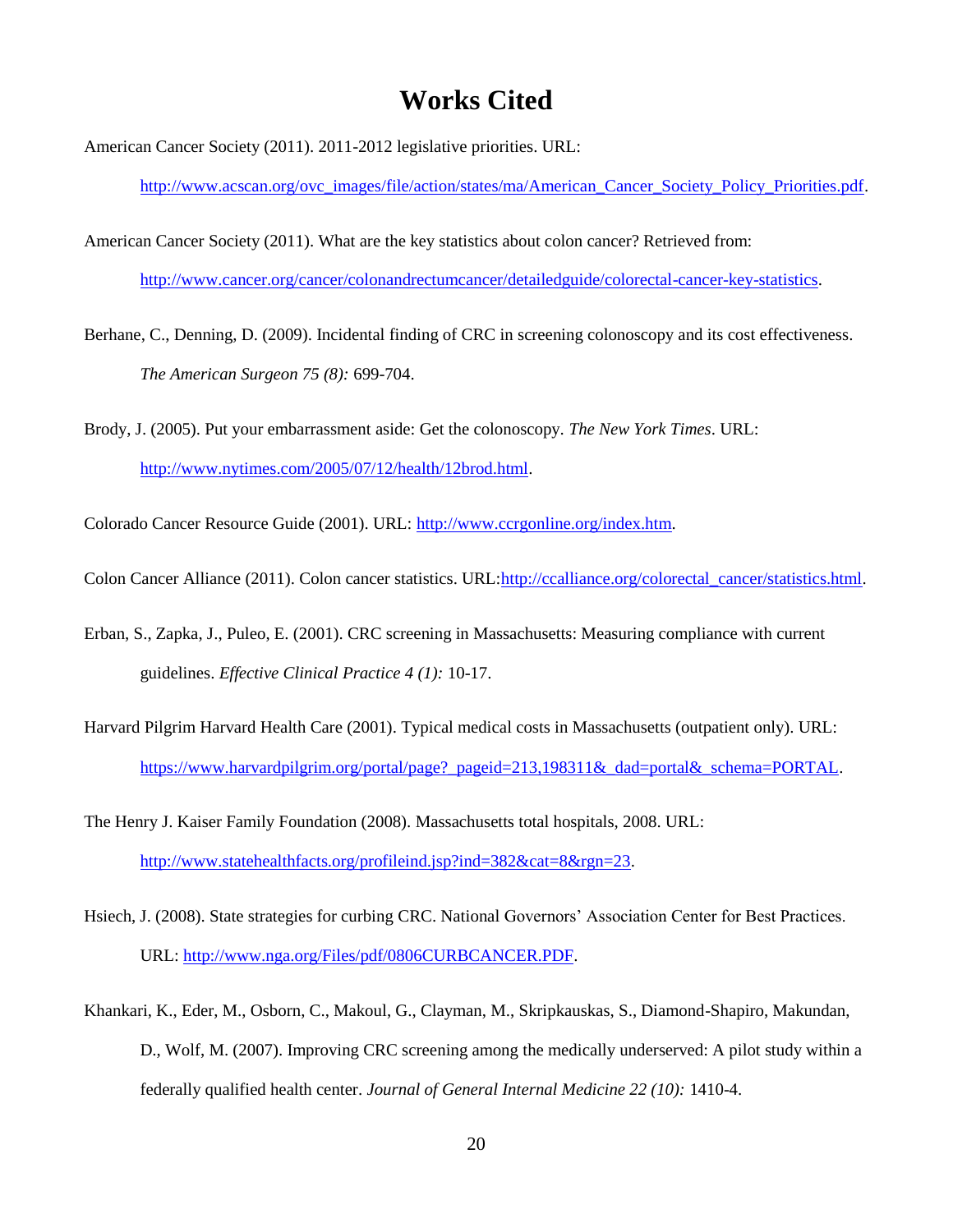- Lansdorp-Vogelaar, I., Van Ballegooijen, M., Zauber, A., Habbema, J., Kuipers, E. (2009). Effect of rising chemotherapy costs on the cost of savings of CRC screening. *Journal of National Cancer Institute 101*: 1412-1422.
- National Cancer Institute (2007). State cancer profiles: Death rate for Massachusetts by county, death years though 2007. URL[: http://statecancerprofiles.cancer.gov/cgi-bin/quickprofiles/profile.pl?25&020.](http://statecancerprofiles.cancer.gov/cgi-bin/quickprofiles/profile.pl?25&020)
- The Massachusetts Comprehensive Cancer Control Coalition Plan, 2006-2011 (2006). Reducing and eliminating death and suffering caused by cancer. URL:

[http://macompcancer.squarespace.com/storage/downloads/state-plan-related-docs/2006%20-](http://macompcancer.squarespace.com/storage/downloads/state-plan-related-docs/2006%20-%202011%20Cancer%20State%20Plan%20FINAL.pdf) [%202011%20Cancer%20State%20Plan%20FINAL.pdf.](http://macompcancer.squarespace.com/storage/downloads/state-plan-related-docs/2006%20-%202011%20Cancer%20State%20Plan%20FINAL.pdf)

- Massachusetts Department of Public Health (2010). Cancer information on specific types of cancer: CRC. URL: [http://www.mass.gov/Eeohhs2/docs/dph/cancer/type\\_colorectal\\_info.pdf](http://www.mass.gov/Eeohhs2/docs/dph/cancer/type_colorectal_info.pdf)
- Massachusetts Division of Health Care Finance and Policy (2010). Review and evaluation of legislation entitled: An Act Ensuring Access to Life-Saving CRC Screenings, House Bill 2185, provided for the Joint Committee on Public Health. URL:

[http://www.mass.gov/Eeohhs2/docs/dhcfp/r/pubs/10/colorectal\\_cancer\\_screenings\\_mb\\_report.pdf.](http://www.mass.gov/Eeohhs2/docs/dhcfp/r/pubs/10/colorectal_cancer_screenings_mb_report.pdf)

Massachusetts General Hospital (2011). Cancer center news: How an innovative CRC Screening Navigator Program is reducing disparities in screening rates. URL:

[http://www.massgeneral.org/cancer/about/newsarticle.aspx?id=2605.](http://www.massgeneral.org/cancer/about/newsarticle.aspx?id=2605)

- Massachusetts Legislature (2011). Bill S.01105, bill text. An Act to ensure quality, affordability and access to primary and preventive health care, to eliminate health disparities, and to enhance economic growth throughout the Commonwealth. URL: [http://www.malegislature.gov/Bills/187/Senate/S01105.](http://www.malegislature.gov/Bills/187/Senate/S01105)
- Massachusetts Public Health Association (2011). FY12 budget request. URL:

[http://www.mphaweb.org/documents/MPHAFY12HouseBudgetPriorities.pdf.](http://www.mphaweb.org/documents/MPHAFY12HouseBudgetPriorities.pdf)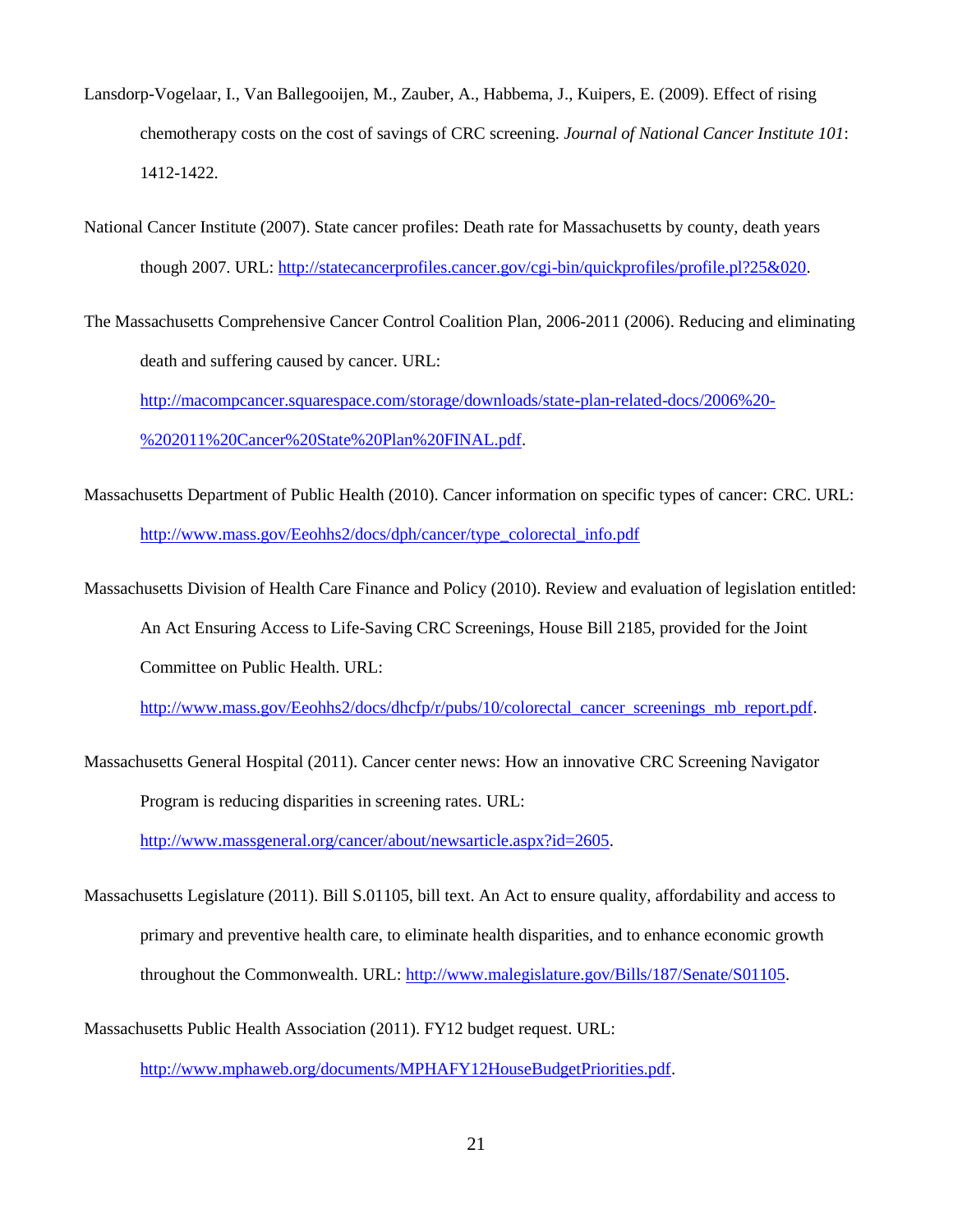- National Colon Cancer Research Alliance (2001). CRC screening legislation report card: Where does your state stand? URL[: http://www.eifoundation.org/programs/eifs-national-colorectal-cancer-research](http://www.eifoundation.org/programs/eifs-national-colorectal-cancer-research-alliance/content/where-does-your-state-stand)[alliance/content/where-does-your-state-stand.](http://www.eifoundation.org/programs/eifs-national-colorectal-cancer-research-alliance/content/where-does-your-state-stand)
- Newman, L. (2011). Cost-effectiveness studies fan colonoscopy debate. *Journal of the National Cancer Institute 92 (2):* 1796-1798.
- Reinberg, S. (2010). Most doctors don't follow colon cancer screening guidelines; 81 percent fell short, often ordering tests too frequently or too seldom, study found. *Health Day Reporter, Agent Health*. URL: [https://www.alegent.com/body.cfm?id=4794&action=detail&ref=49173.](https://www.alegent.com/body.cfm?id=4794&action=detail&ref=49173)
- Schattner, A., Gilad, A. (2002). Primary care physicians' awareness and implementation of screening guidelines for CRC. *Preventive Medicine 35 (5):* 447-452. doi: 10.1006/pmed.2002.1101
- Sola-Vera, J., Saez, J., Laveda, R., Girona, E., Fe Garcia-Supulcre, M., Cuesta, A., Vazquez, N., Uceda, F., Perez, E., Sillero, C. (2008). Factors associated with non-attendance at outpatient endoscopy. *Scandinavian Journal of Gastroenterology 43*: 202-206.
- Sonnenberg, A., Delco, F.(2002). Cost-effectiveness of a single colonoscopy in screening for CRC. *Archives of Internal Medicine 162 (2):* 163-168.
- Stone, Deborah (1998). Policy paradox: The art of political decision making. *W.W. Norton and Company*, New York.
- Turner, B., Weiner, M., Berry, S., Lillie, K., Fosnocht, K., Hollenbeak, C. (2007). Overcoming poor attendance to first scheduled colonoscopy: A randomized trial of peer coach or brochure support. *Journal of General Internal Medicine 23 (1):* 58-63. doi: 10.1007/s11606-007-0445-4
- Turner, B., Weiner, M., Yang, C., TenHave, T. (2004). Predicting adherence to colonoscopy or flexible sigmoidoscopy on the basis of physician appointment-keeping behavior. *Annals of Internal Medicine 140 (7):* 538-532.